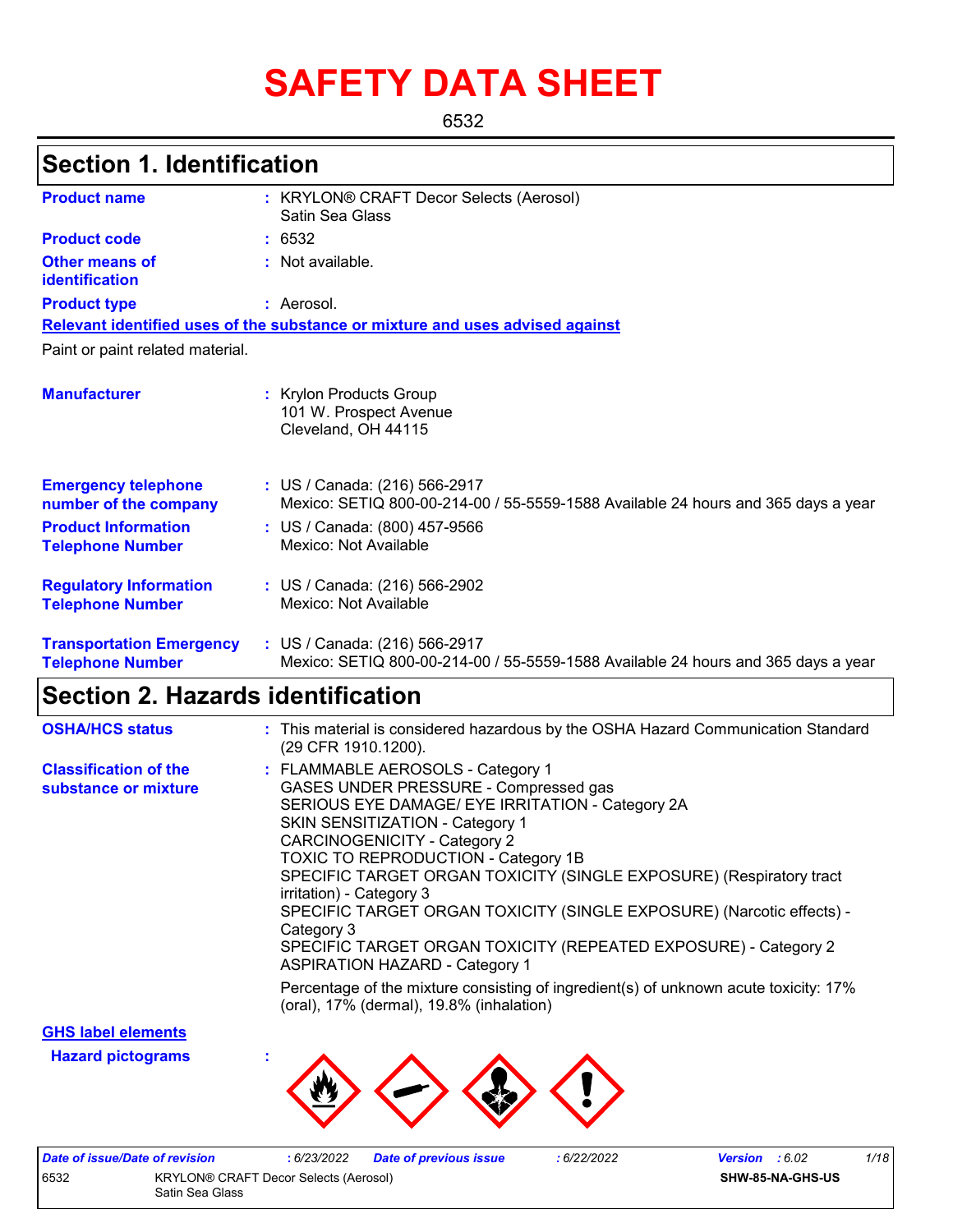# **Section 2. Hazards identification**

| <b>Signal word</b>                         | : Danger                                                                                                                                                                                                                                                                                                                                                                                                                                                                                                                                                                                                                                           |
|--------------------------------------------|----------------------------------------------------------------------------------------------------------------------------------------------------------------------------------------------------------------------------------------------------------------------------------------------------------------------------------------------------------------------------------------------------------------------------------------------------------------------------------------------------------------------------------------------------------------------------------------------------------------------------------------------------|
| <b>Hazard statements</b>                   | : Extremely flammable aerosol.<br>Contains gas under pressure; may explode if heated.<br>May be fatal if swallowed and enters airways.<br>May cause an allergic skin reaction.<br>Causes serious eye irritation.<br>May cause respiratory irritation.<br>May cause drowsiness or dizziness.<br>Suspected of causing cancer.<br>May damage fertility or the unborn child.<br>May cause damage to organs through prolonged or repeated exposure.                                                                                                                                                                                                     |
| <b>Precautionary statements</b>            |                                                                                                                                                                                                                                                                                                                                                                                                                                                                                                                                                                                                                                                    |
| <b>General</b>                             | : Read label before use. Keep out of reach of children. If medical advice is needed,<br>have product container or label at hand.                                                                                                                                                                                                                                                                                                                                                                                                                                                                                                                   |
| <b>Prevention</b>                          | : Obtain special instructions before use. Do not handle until all safety precautions have<br>been read and understood. Wear protective gloves, protective clothing and eye or face<br>protection. Keep away from heat, hot surfaces, sparks, open flames and other ignition<br>sources. No smoking. Do not spray on an open flame or other ignition source. Use<br>only outdoors or in a well-ventilated area. Do not breathe dust or mist. Wash<br>thoroughly after handling. Contaminated work clothing must not be allowed out of the<br>workplace. Pressurized container: Do not pierce or burn, even after use.                               |
| <b>Response</b>                            | : IF exposed or concerned: Get medical advice or attention. IF INHALED: Remove<br>person to fresh air and keep comfortable for breathing. Call a POISON CENTER or<br>doctor if you feel unwell. IF SWALLOWED: Immediately call a POISON CENTER or<br>doctor. Do NOT induce vomiting. Wash contaminated clothing before reuse. IF ON<br>SKIN: Wash with plenty of water. If skin irritation or rash occurs: Get medical advice or<br>attention. IF IN EYES: Rinse cautiously with water for several minutes. Remove contact<br>lenses, if present and easy to do. Continue rinsing. If eye irritation persists: Get medical<br>advice or attention. |
| <b>Storage</b>                             | : Store locked up. Protect from sunlight. Do not expose to temperatures exceeding 50<br>°C/122 °F. Store in a well-ventilated place. Keep container tightly closed.                                                                                                                                                                                                                                                                                                                                                                                                                                                                                |
| <b>Disposal</b>                            | : Dispose of contents and container in accordance with all local, regional, national and<br>international regulations.                                                                                                                                                                                                                                                                                                                                                                                                                                                                                                                             |
| <b>Supplemental label</b><br>elements      | DELAYED EFFECTS FROM LONG TERM OVEREXPOSURE. Contains solvents which<br>can cause permanent brain and nervous system damage. Intentional misuse by<br>deliberately concentrating and inhaling the contents can be harmful or fatal. WARNING:<br>This product contains chemicals known to the State of California to cause cancer and<br>birth defects or other reproductive harm.                                                                                                                                                                                                                                                                  |
|                                            | Please refer to the SDS for additional information. Keep out of reach of children. Keep<br>upright in a cool, dry place. Do not discard empty can in trash compactor.                                                                                                                                                                                                                                                                                                                                                                                                                                                                              |
| <b>Hazards not otherwise</b><br>classified | : DANGER: Rags, steel wool, other waste soaked with this product, and sanding residue<br>may spontaneously catch fire if improperly discarded. Immediately place rags, steel<br>wool, other waste soaked with this product, and sanding residue in a sealed, water-filled,<br>metal container. Dispose of in accordance with local fire regulations.                                                                                                                                                                                                                                                                                               |

# **Section 3. Composition/information on ingredients**

| <b>Substance/mixture</b>                | : Mixture        |
|-----------------------------------------|------------------|
| Other means of<br><b>identification</b> | : Not available. |

#### **CAS number/other identifiers**

|     | <i><b>late of Issue/Date o</b></i> |   |
|-----|------------------------------------|---|
| 532 |                                    | k |
|     |                                    | S |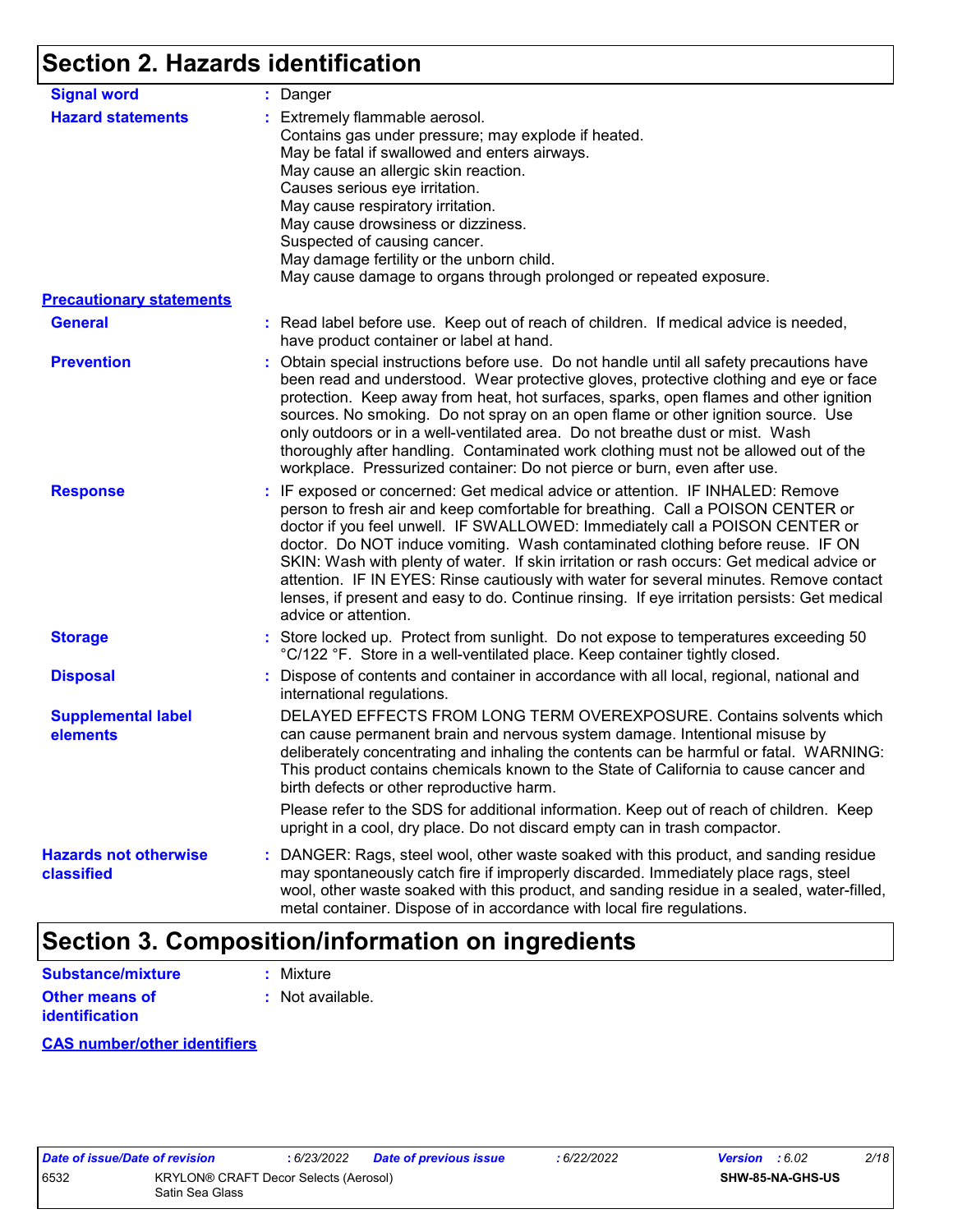### **Section 3. Composition/information on ingredients**

| <b>Ingredient name</b>               | % by weight | <b>CAS number</b> |
|--------------------------------------|-------------|-------------------|
| l Acetone                            | 225 - ≤50   | 67-64-1           |
| Propane                              | 210 - ≤25   | 74-98-6           |
| l Butane                             | ≤10         | 106-97-8          |
| n-Butyl Acetate                      | 1510        | 123-86-4          |
| l Titanium Dioxide                   | $\leq 5$    | 13463-67-7        |
| 2-Propoxyethanol                     | ≤3          | 2807-30-9         |
| Zirconium 2-Ethylhexanoate           | l≤0.3       | 22464-99-9        |
| Methyl Ethyl Ketoxime                | ≤0.3        | 96-29-7           |
| Light Aromatic Hydrocarbons          | ≤0.3        | 64742-95-6        |
| Hydrotreated Heavy Petroleum Naphtha | ≤0.3        | 64742-48-9        |
| Cobalt 2-Ethylhexanoate              | ≤0.3        | 136-52-7          |

Any concentration shown as a range is to protect confidentiality or is due to batch variation.

**There are no additional ingredients present which, within the current knowledge of the supplier and in the concentrations applicable, are classified and hence require reporting in this section.**

**Occupational exposure limits, if available, are listed in Section 8.**

### **Section 4. First aid measures**

#### **Description of necessary first aid measures**

| <b>Eye contact</b>  | : Immediately flush eyes with plenty of water, occasionally lifting the upper and lower<br>eyelids. Check for and remove any contact lenses. Continue to rinse for at least 10<br>minutes. Get medical attention.                                                                                                                                                                                                                                                                                                                                                                                                                                                                                                                                       |
|---------------------|---------------------------------------------------------------------------------------------------------------------------------------------------------------------------------------------------------------------------------------------------------------------------------------------------------------------------------------------------------------------------------------------------------------------------------------------------------------------------------------------------------------------------------------------------------------------------------------------------------------------------------------------------------------------------------------------------------------------------------------------------------|
| <b>Inhalation</b>   | : Remove victim to fresh air and keep at rest in a position comfortable for breathing. If it<br>is suspected that fumes are still present, the rescuer should wear an appropriate mask<br>or self-contained breathing apparatus. If not breathing, if breathing is irregular or if<br>respiratory arrest occurs, provide artificial respiration or oxygen by trained personnel. It<br>may be dangerous to the person providing aid to give mouth-to-mouth resuscitation.<br>Get medical attention. If necessary, call a poison center or physician. If unconscious,<br>place in recovery position and get medical attention immediately. Maintain an open<br>airway. Loosen tight clothing such as a collar, tie, belt or waistband.                    |
| <b>Skin contact</b> | : Wash with plenty of soap and water. Remove contaminated clothing and shoes. Wash<br>contaminated clothing thoroughly with water before removing it, or wear gloves.<br>Continue to rinse for at least 10 minutes. Get medical attention. In the event of any<br>complaints or symptoms, avoid further exposure. Wash clothing before reuse. Clean<br>shoes thoroughly before reuse.                                                                                                                                                                                                                                                                                                                                                                   |
| <b>Ingestion</b>    | : Get medical attention immediately. Call a poison center or physician. Wash out mouth<br>with water. Remove dentures if any. If material has been swallowed and the exposed<br>person is conscious, give small quantities of water to drink. Stop if the exposed person<br>feels sick as vomiting may be dangerous. Aspiration hazard if swallowed. Can enter<br>lungs and cause damage. Do not induce vomiting. If vomiting occurs, the head should<br>be kept low so that vomit does not enter the lungs. Never give anything by mouth to an<br>unconscious person. If unconscious, place in recovery position and get medical<br>attention immediately. Maintain an open airway. Loosen tight clothing such as a collar,<br>tie, belt or waistband. |

**Most important symptoms/effects, acute and delayed**

| <b>Potential acute health effects</b> |                                                                                                                              |
|---------------------------------------|------------------------------------------------------------------------------------------------------------------------------|
| Eye contact                           | : Causes serious eye irritation.                                                                                             |
| <b>Inhalation</b>                     | : Can cause central nervous system (CNS) depression. May cause drowsiness or<br>dizziness. May cause respiratory irritation. |
| <b>Skin contact</b>                   | : May cause an allergic skin reaction.                                                                                       |

| Date of issue/Date of revision |                                                          | : 6/23/2022 | <b>Date of previous issue</b> | : 6/22/2022 | <b>Version</b> : 6.02 |                  | 3/18 |
|--------------------------------|----------------------------------------------------------|-------------|-------------------------------|-------------|-----------------------|------------------|------|
| 6532                           | KRYLON® CRAFT Decor Selects (Aerosol)<br>Satin Sea Glass |             |                               |             |                       | SHW-85-NA-GHS-US |      |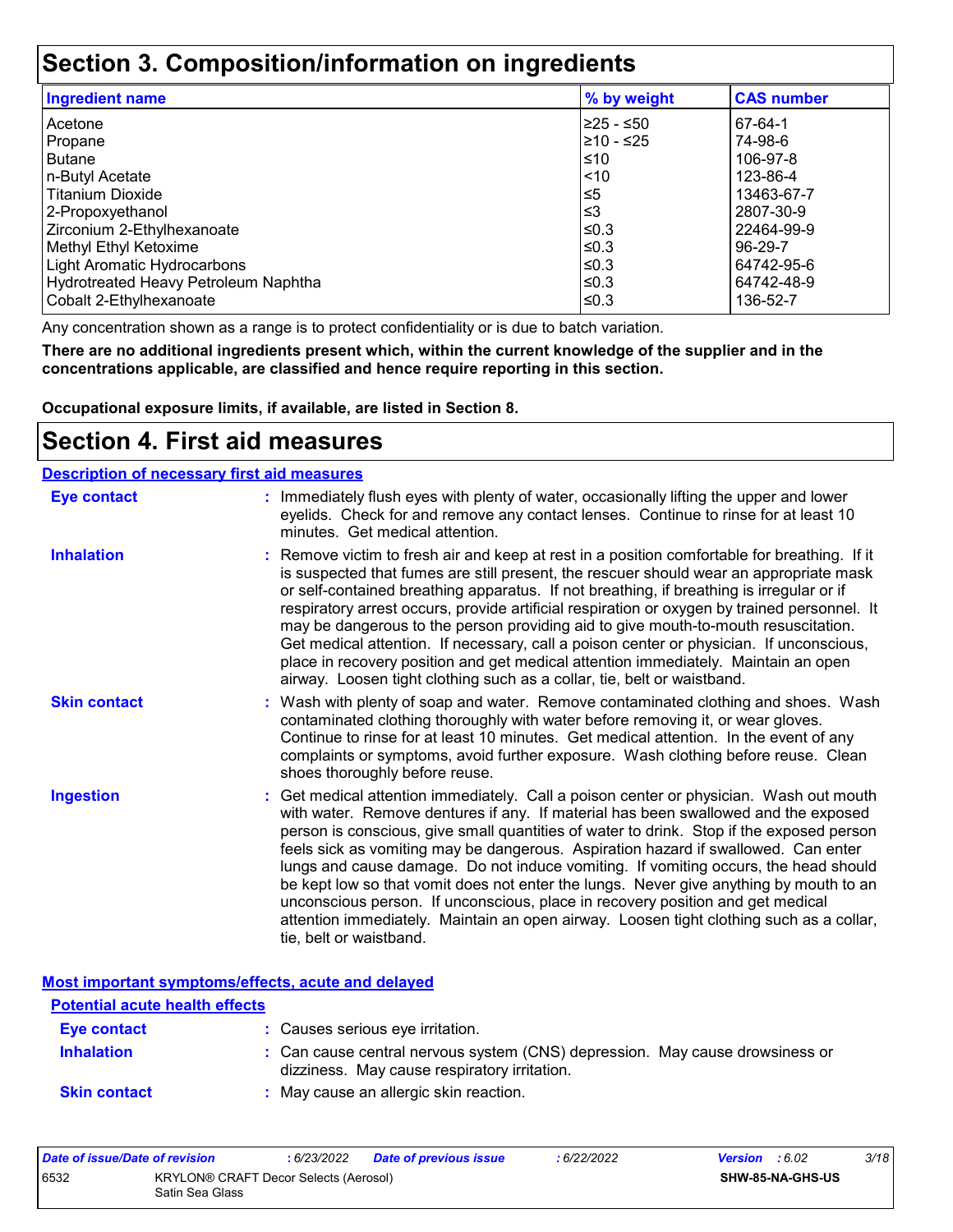# **Section 4. First aid measures**

| <b>Ingestion</b>                  | : Can cause central nervous system (CNS) depression. May be fatal if swallowed and<br>enters airways.                                                                                                                                                                                                                                                                                                           |
|-----------------------------------|-----------------------------------------------------------------------------------------------------------------------------------------------------------------------------------------------------------------------------------------------------------------------------------------------------------------------------------------------------------------------------------------------------------------|
| Over-exposure signs/symptoms      |                                                                                                                                                                                                                                                                                                                                                                                                                 |
| <b>Eye contact</b>                | : Adverse symptoms may include the following:<br>pain or irritation<br>watering<br>redness                                                                                                                                                                                                                                                                                                                      |
| <b>Inhalation</b>                 | : Adverse symptoms may include the following:<br>respiratory tract irritation<br>coughing<br>nausea or vomiting<br>headache<br>drowsiness/fatigue<br>dizziness/vertigo<br>unconsciousness<br>reduced fetal weight<br>increase in fetal deaths<br>skeletal malformations                                                                                                                                         |
| <b>Skin contact</b>               | : Adverse symptoms may include the following:<br>irritation<br>redness<br>reduced fetal weight<br>increase in fetal deaths<br>skeletal malformations                                                                                                                                                                                                                                                            |
| <b>Ingestion</b>                  | : Adverse symptoms may include the following:<br>nausea or vomiting<br>reduced fetal weight<br>increase in fetal deaths<br>skeletal malformations                                                                                                                                                                                                                                                               |
|                                   | Indication of immediate medical attention and special treatment needed, if necessary                                                                                                                                                                                                                                                                                                                            |
| <b>Notes to physician</b>         | : Treat symptomatically. Contact poison treatment specialist immediately if large<br>quantities have been ingested or inhaled.                                                                                                                                                                                                                                                                                  |
| <b>Specific treatments</b>        | : No specific treatment.                                                                                                                                                                                                                                                                                                                                                                                        |
| <b>Protection of first-aiders</b> | : No action shall be taken involving any personal risk or without suitable training. If it is<br>suspected that fumes are still present, the rescuer should wear an appropriate mask or<br>self-contained breathing apparatus. It may be dangerous to the person providing aid to<br>give mouth-to-mouth resuscitation. Wash contaminated clothing thoroughly with water<br>before removing it, or wear gloves. |
|                                   |                                                                                                                                                                                                                                                                                                                                                                                                                 |

**See toxicological information (Section 11)**

# **Section 5. Fire-fighting measures**

| <b>Extinguishing media</b>                           |                                                                                                                                                                                                                                                                                                                                                                                                                                                       |                         |      |
|------------------------------------------------------|-------------------------------------------------------------------------------------------------------------------------------------------------------------------------------------------------------------------------------------------------------------------------------------------------------------------------------------------------------------------------------------------------------------------------------------------------------|-------------------------|------|
| <b>Suitable extinguishing</b><br>media               | : Use an extinguishing agent suitable for the surrounding fire.                                                                                                                                                                                                                                                                                                                                                                                       |                         |      |
| <b>Unsuitable extinguishing</b><br>media             | $:$ None known.                                                                                                                                                                                                                                                                                                                                                                                                                                       |                         |      |
| <b>Specific hazards arising</b><br>from the chemical | : Extremely flammable aerosol. Runoff to sewer may create fire or explosion hazard. In<br>a fire or if heated, a pressure increase will occur and the container may burst, with the<br>risk of a subsequent explosion. Gas may accumulate in low or confined areas or travel<br>a considerable distance to a source of ignition and flash back, causing fire or explosion.<br>Bursting aerosol containers may be propelled from a fire at high speed. |                         |      |
| Date of issue/Date of revision                       | <b>Date of previous issue</b><br>:6/22/2022<br>:6/23/2022                                                                                                                                                                                                                                                                                                                                                                                             | <b>Version</b> : $6.02$ | 4/18 |
| 6532<br>Satin Sea Glass                              | KRYLON® CRAFT Decor Selects (Aerosol)                                                                                                                                                                                                                                                                                                                                                                                                                 | <b>SHW-85-NA-GHS-US</b> |      |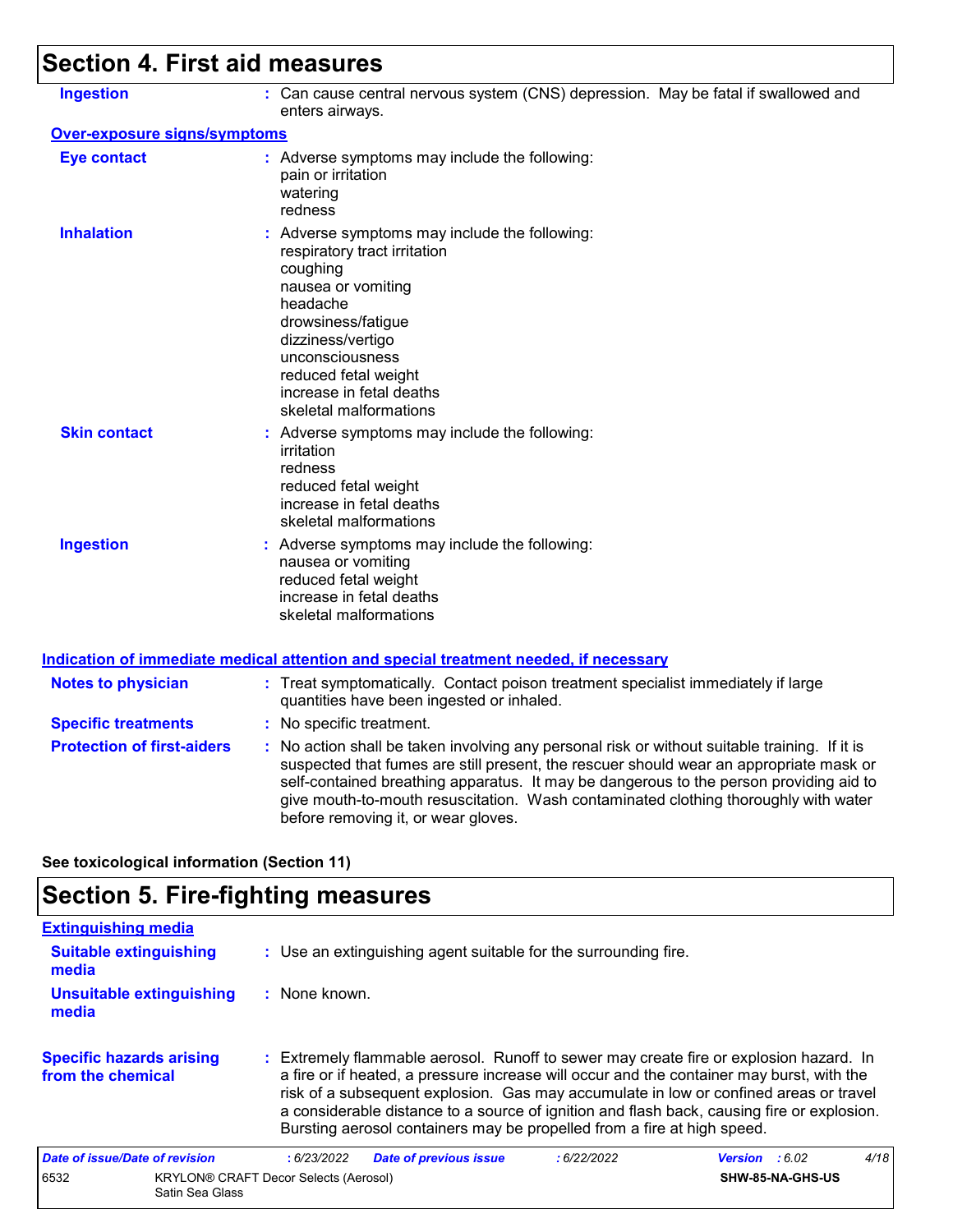# **Section 5. Fire-fighting measures**

| <b>Hazardous thermal</b><br>decomposition products       | Decomposition products may include the following materials:<br>carbon dioxide<br>carbon monoxide<br>metal oxide/oxides                                                                                                                                                                                                        |
|----------------------------------------------------------|-------------------------------------------------------------------------------------------------------------------------------------------------------------------------------------------------------------------------------------------------------------------------------------------------------------------------------|
| <b>Special protective actions</b><br>for fire-fighters   | : Promptly isolate the scene by removing all persons from the vicinity of the incident if<br>there is a fire. No action shall be taken involving any personal risk or without suitable<br>training. Move containers from fire area if this can be done without risk. Use water<br>spray to keep fire-exposed containers cool. |
| <b>Special protective</b><br>equipment for fire-fighters | Fire-fighters should wear appropriate protective equipment and self-contained breathing<br>apparatus (SCBA) with a full face-piece operated in positive pressure mode.                                                                                                                                                        |

### **Section 6. Accidental release measures**

#### **Personal precautions, protective equipment and emergency procedures**

| For non-emergency<br>personnel                        | : No action shall be taken involving any personal risk or without suitable training.<br>Evacuate surrounding areas. Keep unnecessary and unprotected personnel from<br>entering. In the case of aerosols being ruptured, care should be taken due to the rapid<br>escape of the pressurized contents and propellant. If a large number of containers are<br>ruptured, treat as a bulk material spillage according to the instructions in the clean-up<br>section. Do not touch or walk through spilled material. Shut off all ignition sources. No<br>flares, smoking or flames in hazard area. Avoid breathing vapor or mist. Provide<br>adequate ventilation. Wear appropriate respirator when ventilation is inadequate. Put<br>on appropriate personal protective equipment. |
|-------------------------------------------------------|----------------------------------------------------------------------------------------------------------------------------------------------------------------------------------------------------------------------------------------------------------------------------------------------------------------------------------------------------------------------------------------------------------------------------------------------------------------------------------------------------------------------------------------------------------------------------------------------------------------------------------------------------------------------------------------------------------------------------------------------------------------------------------|
| For emergency responders                              | : If specialized clothing is required to deal with the spillage, take note of any information in<br>Section 8 on suitable and unsuitable materials. See also the information in "For non-<br>emergency personnel".                                                                                                                                                                                                                                                                                                                                                                                                                                                                                                                                                               |
| <b>Environmental precautions</b>                      | : Avoid dispersal of spilled material and runoff and contact with soil, waterways, drains<br>and sewers. Inform the relevant authorities if the product has caused environmental<br>pollution (sewers, waterways, soil or air).                                                                                                                                                                                                                                                                                                                                                                                                                                                                                                                                                  |
| Methods and materials for containment and cleaning up |                                                                                                                                                                                                                                                                                                                                                                                                                                                                                                                                                                                                                                                                                                                                                                                  |
| <b>Small spill</b>                                    | : Stop leak if without risk. Move containers from spill area. Use spark-proof tools and<br>explosion-proof equipment. Dilute with water and mop up if water-soluble. Alternatively,<br>or if water-insoluble, absorb with an inert dry material and place in an appropriate waste<br>disposal container. Dispose of via a licensed waste disposal contractor.                                                                                                                                                                                                                                                                                                                                                                                                                    |
| <b>Large spill</b>                                    | : Stop leak if without risk. Move containers from spill area. Use spark-proof tools and<br>explosion-proof equipment. Approach release from upwind. Prevent entry into sewers,<br>water courses, basements or confined areas. Wash spillages into an effluent treatment<br>plant or proceed as follows. Contain and collect spillage with non-combustible,<br>absorbent material e.g. sand, earth, vermiculite or diatomaceous earth and place in<br>container for disposal according to local regulations (see Section 13). Dispose of via a<br>licensed waste disposal contractor. Contaminated absorbent material may pose the<br>same hazard as the spilled product. Note: see Section 1 for emergency contact<br>information and Section 13 for waste disposal.             |

# **Section 7. Handling and storage**

**Precautions for safe handling**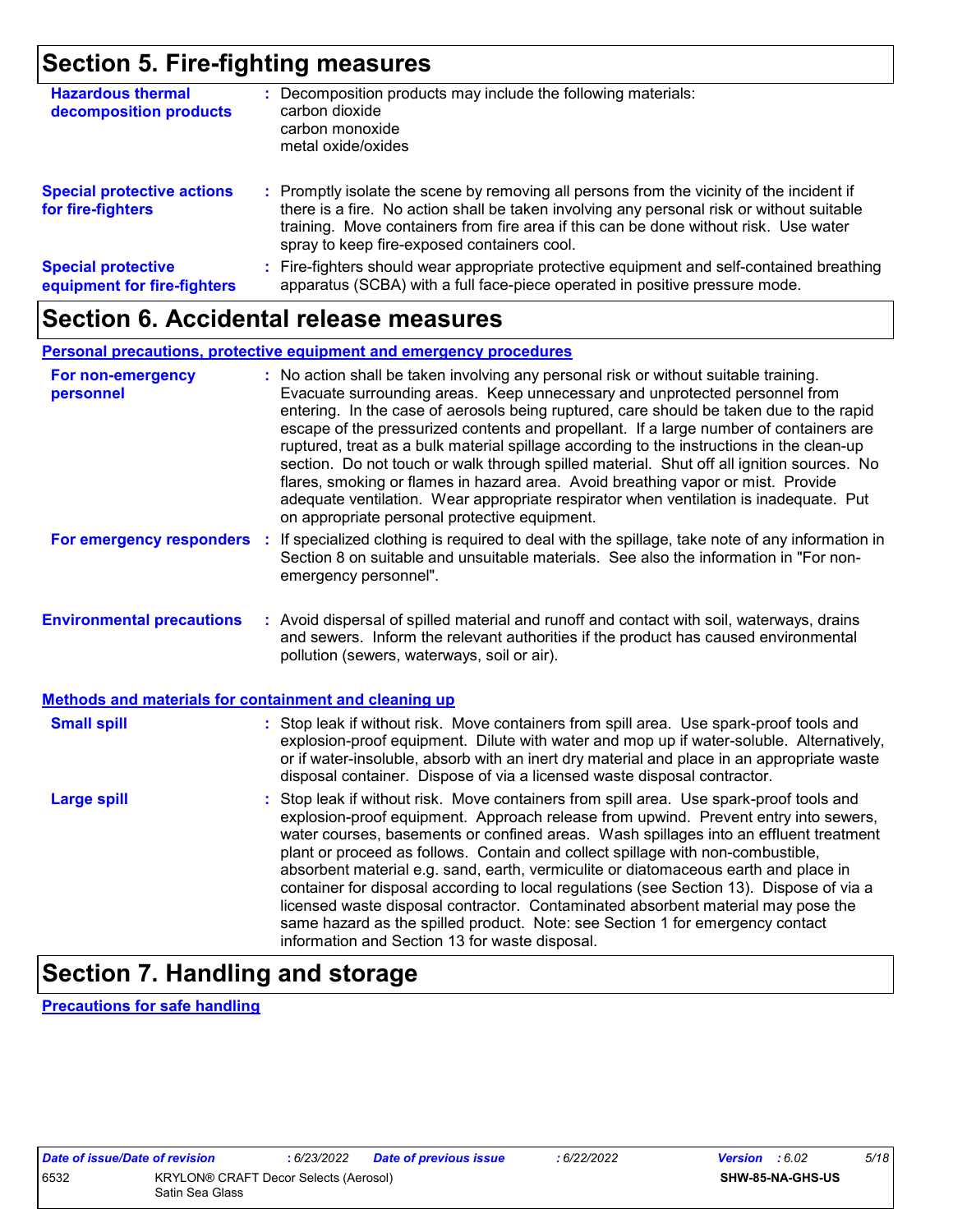# **Section 7. Handling and storage**

| <b>Protective measures</b>                                                       | : Put on appropriate personal protective equipment (see Section 8). Persons with a<br>history of skin sensitization problems should not be employed in any process in which<br>this product is used. Pressurized container: protect from sunlight and do not expose to<br>temperatures exceeding 50°C. Do not pierce or burn, even after use. Avoid exposure -<br>obtain special instructions before use. Avoid exposure during pregnancy. Do not<br>handle until all safety precautions have been read and understood. Do not get in eyes<br>or on skin or clothing. Do not breathe vapor or mist. Do not swallow. Avoid breathing<br>gas. Use only with adequate ventilation. Wear appropriate respirator when ventilation is<br>inadequate. Store and use away from heat, sparks, open flame or any other ignition<br>source. Use explosion-proof electrical (ventilating, lighting and material handling)<br>equipment. Use only non-sparking tools. Empty containers retain product residue and<br>can be hazardous. |
|----------------------------------------------------------------------------------|---------------------------------------------------------------------------------------------------------------------------------------------------------------------------------------------------------------------------------------------------------------------------------------------------------------------------------------------------------------------------------------------------------------------------------------------------------------------------------------------------------------------------------------------------------------------------------------------------------------------------------------------------------------------------------------------------------------------------------------------------------------------------------------------------------------------------------------------------------------------------------------------------------------------------------------------------------------------------------------------------------------------------|
| <b>Advice on general</b><br>occupational hygiene                                 | : Eating, drinking and smoking should be prohibited in areas where this material is<br>handled, stored and processed. Workers should wash hands and face before eating,<br>drinking and smoking. Remove contaminated clothing and protective equipment before<br>entering eating areas. See also Section 8 for additional information on hygiene<br>measures.                                                                                                                                                                                                                                                                                                                                                                                                                                                                                                                                                                                                                                                             |
| <b>Conditions for safe storage,</b><br>including any<br><b>incompatibilities</b> | : Store in accordance with local regulations. Store away from direct sunlight in a dry, cool<br>and well-ventilated area, away from incompatible materials (see Section 10) and food<br>and drink. Protect from sunlight. Store locked up. Eliminate all ignition sources. Use<br>appropriate containment to avoid environmental contamination. See Section 10 for<br>incompatible materials before handling or use.                                                                                                                                                                                                                                                                                                                                                                                                                                                                                                                                                                                                      |

# **Section 8. Exposure controls/personal protection**

#### **Control parameters**

**Occupational exposure limits (OSHA United States)**

| <b>Ingredient name</b> | CAS#     | <b>Exposure limits</b>                                                                                                                                                                                                                                                                                     |
|------------------------|----------|------------------------------------------------------------------------------------------------------------------------------------------------------------------------------------------------------------------------------------------------------------------------------------------------------------|
| Acetone                | 67-64-1  | ACGIH TLV (United States, 1/2021).<br>TWA: 250 ppm 8 hours.<br>STEL: 500 ppm 15 minutes.<br>NIOSH REL (United States, 10/2020).<br>TWA: 250 ppm 10 hours.<br>TWA: 590 mg/m <sup>3</sup> 10 hours.<br>OSHA PEL (United States, 5/2018).<br>TWA: 1000 ppm 8 hours.<br>TWA: 2400 mg/m <sup>3</sup> 8 hours.   |
| Propane                | 74-98-6  | NIOSH REL (United States, 10/2020).<br>TWA: 1000 ppm 10 hours.<br>TWA: 1800 mg/m <sup>3</sup> 10 hours.<br>OSHA PEL (United States, 5/2018).<br>TWA: 1000 ppm 8 hours.<br>TWA: 1800 mg/m <sup>3</sup> 8 hours.<br>ACGIH TLV (United States, 1/2021). Oxygen<br>Depletion [Asphyxiant]. Explosive potential |
| <b>Butane</b>          | 106-97-8 | NIOSH REL (United States, 10/2020).<br>TWA: 800 ppm 10 hours.<br>TWA: 1900 mg/m <sup>3</sup> 10 hours.<br>ACGIH TLV (United States, 1/2021).<br><b>Explosive potential.</b><br>STEL: 1000 ppm 15 minutes.                                                                                                  |
| n-Butyl Acetate        | 123-86-4 | NIOSH REL (United States, 10/2020).<br>TWA: 150 ppm 10 hours.<br>TWA: 710 mg/m <sup>3</sup> 10 hours.<br>STEL: 200 ppm 15 minutes.                                                                                                                                                                         |
|                        |          |                                                                                                                                                                                                                                                                                                            |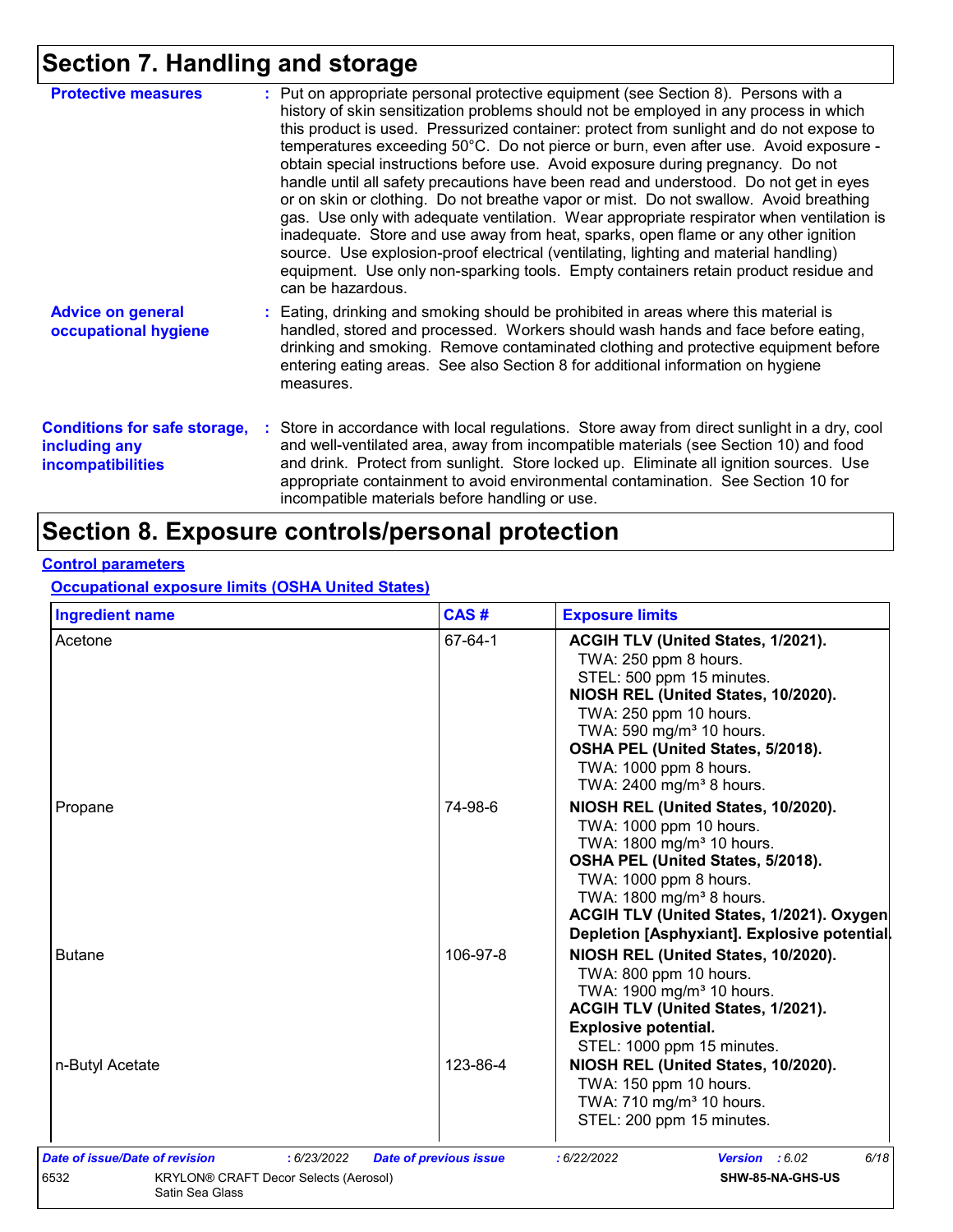# **Section 8. Exposure controls/personal protection**

|                                      |            | STEL: 950 mg/m <sup>3</sup> 15 minutes.<br>OSHA PEL (United States, 5/2018).<br>TWA: 150 ppm 8 hours.<br>TWA: 710 mg/m <sup>3</sup> 8 hours.<br>ACGIH TLV (United States, 1/2021).<br>STEL: 150 ppm 15 minutes.<br>TWA: 50 ppm 8 hours.                                                                                                                            |
|--------------------------------------|------------|--------------------------------------------------------------------------------------------------------------------------------------------------------------------------------------------------------------------------------------------------------------------------------------------------------------------------------------------------------------------|
| Titanium Dioxide                     | 13463-67-7 | ACGIH TLV (United States, 1/2021).<br>TWA: 10 mg/m <sup>3</sup> 8 hours.<br>OSHA PEL (United States, 5/2018).<br>TWA: 15 mg/m <sup>3</sup> 8 hours. Form: Total dust                                                                                                                                                                                               |
| 2-Propoxyethanol                     | 2807-30-9  | None.                                                                                                                                                                                                                                                                                                                                                              |
| Zirconium 2-Ethylhexanoate           | 22464-99-9 | ACGIH TLV (United States, 1/2021).<br>TWA: $5 \text{ mg/m}^3$ , (as Zr) 8 hours.<br>STEL: 10 mg/m <sup>3</sup> , (as Zr) 15 minutes.<br>NIOSH REL (United States, 10/2020).<br>TWA: $5 \text{ mg/m}^3$ , (as Zr) 10 hours.<br>STEL: 10 mg/m <sup>3</sup> , (as Zr) 15 minutes.<br>OSHA PEL (United States, 5/2018).<br>TWA: 5 mg/m <sup>3</sup> , (as Zr) 8 hours. |
| Methyl Ethyl Ketoxime                | 96-29-7    | OARS WEEL (United States, 1/2021). Skin<br>sensitizer.<br>TWA: 10 ppm 8 hours.                                                                                                                                                                                                                                                                                     |
| Light Aromatic Hydrocarbons          | 64742-95-6 | None.                                                                                                                                                                                                                                                                                                                                                              |
| Hydrotreated Heavy Petroleum Naphtha | 64742-48-9 | None.                                                                                                                                                                                                                                                                                                                                                              |
| Cobalt 2-Ethylhexanoate              | 136-52-7   | ACGIH TLV (United States, 1/2021). Skin<br>sensitizer. Inhalation sensitizer.<br>TWA: $0.02$ mg/m <sup>3</sup> , (as Co) 8 hours.                                                                                                                                                                                                                                  |

#### **Occupational exposure limits (Canada)**

| <b>Ingredient name</b>                                                                                                   | CAS#                          | <b>Exposure limits</b>                                                                                                                                                                                                                                                                                                                                                                                                                                                                                                                                                                                                                                                                                                                  |
|--------------------------------------------------------------------------------------------------------------------------|-------------------------------|-----------------------------------------------------------------------------------------------------------------------------------------------------------------------------------------------------------------------------------------------------------------------------------------------------------------------------------------------------------------------------------------------------------------------------------------------------------------------------------------------------------------------------------------------------------------------------------------------------------------------------------------------------------------------------------------------------------------------------------------|
| acetone                                                                                                                  | 67-64-1                       | CA Alberta Provincial (Canada, 6/2018).<br>8 hrs OEL: 1200 mg/m <sup>3</sup> 8 hours.<br>15 min OEL: 1800 mg/m <sup>3</sup> 15 minutes.<br>8 hrs OEL: 500 ppm 8 hours.<br>15 min OEL: 750 ppm 15 minutes.<br><b>CA British Columbia Provincial (Canada,</b><br>6/2021).<br>TWA: 250 ppm 8 hours.<br>STEL: 500 ppm 15 minutes.<br>CA Ontario Provincial (Canada, 6/2019).<br>TWA: 250 ppm 8 hours.<br>STEL: 500 ppm 15 minutes.<br>CA Quebec Provincial (Canada, 6/2021).<br>TWAEV: 500 ppm 8 hours.<br>TWAEV: 1190 mg/m <sup>3</sup> 8 hours.<br>STEV: 1000 ppm 15 minutes.<br>STEV: 2380 mg/m <sup>3</sup> 15 minutes.<br><b>CA Saskatchewan Provincial (Canada,</b><br>7/2013).<br>STEL: 750 ppm 15 minutes.<br>TWA: 500 ppm 8 hours. |
| Normal propane                                                                                                           | 74-98-6                       | CA Alberta Provincial (Canada, 6/2018).<br>8 hrs OEL: 1000 ppm 8 hours.<br>CA Quebec Provincial (Canada, 6/2021).<br>TWAEV: 1000 ppm 8 hours.                                                                                                                                                                                                                                                                                                                                                                                                                                                                                                                                                                                           |
| Date of issue/Date of revision<br>: 6/23/2022<br>6532<br><b>KRYLON® CRAFT Decor Selects (Aerosol)</b><br>Satin Sea Glass | <b>Date of previous issue</b> | 7/18<br>Version : 6.02<br>:6/22/2022<br>SHW-85-NA-GHS-US                                                                                                                                                                                                                                                                                                                                                                                                                                                                                                                                                                                                                                                                                |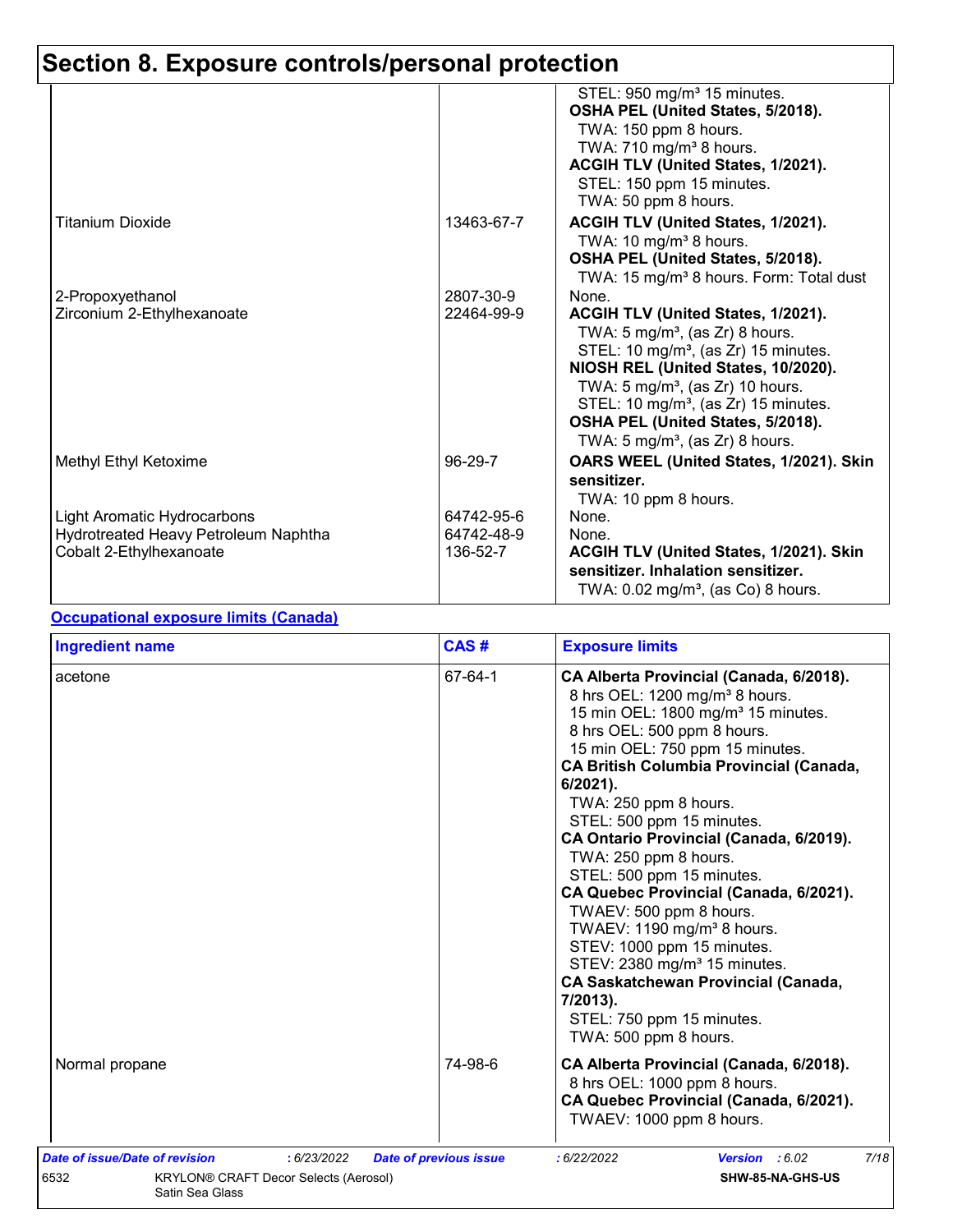# **Section 8. Exposure controls/personal protection**

|                  |            | TWAEV: 1800 mg/m <sup>3</sup> 8 hours.<br><b>CA Saskatchewan Provincial (Canada,</b><br>7/2013).<br>STEL: 1250 ppm 15 minutes.<br>TWA: 1000 ppm 8 hours.<br><b>CA British Columbia Provincial (Canada,</b><br>6/2021). Oxygen Depletion [Asphyxiant].<br><b>Explosive potential.</b>                                                                                                                                                                                                                                                                                                                                 |
|------------------|------------|----------------------------------------------------------------------------------------------------------------------------------------------------------------------------------------------------------------------------------------------------------------------------------------------------------------------------------------------------------------------------------------------------------------------------------------------------------------------------------------------------------------------------------------------------------------------------------------------------------------------|
|                  |            | CA Ontario Provincial (Canada, 6/2019).<br><b>Oxygen Depletion [Asphyxiant]. Explosive</b><br>potential.                                                                                                                                                                                                                                                                                                                                                                                                                                                                                                             |
| <b>Butane</b>    | 106-97-8   | CA Alberta Provincial (Canada, 6/2018).<br>8 hrs OEL: 1000 ppm 8 hours.<br>CA Quebec Provincial (Canada, 6/2021).<br>TWAEV: 800 ppm 8 hours.<br>TWAEV: 1900 mg/m <sup>3</sup> 8 hours.<br><b>CA Saskatchewan Provincial (Canada,</b><br>7/2013).                                                                                                                                                                                                                                                                                                                                                                     |
|                  |            | STEL: 1250 ppm 15 minutes.<br>TWA: 1000 ppm 8 hours.<br><b>CA British Columbia Provincial (Canada,</b><br>6/2021). Explosive potential.<br>STEL: 1000 ppm 15 minutes.<br>CA Ontario Provincial (Canada, 6/2019).<br><b>Explosive potential.</b><br>STEL: 1000 ppm 15 minutes.                                                                                                                                                                                                                                                                                                                                        |
| n-butyl acetate  | 123-86-4   | CA Alberta Provincial (Canada, 6/2018).<br>15 min OEL: 200 ppm 15 minutes.<br>15 min OEL: 950 mg/m <sup>3</sup> 15 minutes.<br>8 hrs OEL: 150 ppm 8 hours.<br>8 hrs OEL: 713 mg/m <sup>3</sup> 8 hours.<br><b>CA Saskatchewan Provincial (Canada,</b><br>7/2013).<br>STEL: 200 ppm 15 minutes.<br>TWA: 150 ppm 8 hours.<br>CA Ontario Provincial (Canada, 6/2019).<br>STEL: 150 ppm 15 minutes.<br>TWA: 50 ppm 8 hours.<br><b>CA British Columbia Provincial (Canada,</b><br>$6/2021$ ).<br>STEL: 150 ppm 15 minutes.<br>TWA: 50 ppm 8 hours.<br>CA Quebec Provincial (Canada, 6/2021).<br>STEV: 150 ppm 15 minutes. |
| Titanium dioxide | 13463-67-7 | TWAEV: 50 ppm 8 hours.<br><b>CA British Columbia Provincial (Canada,</b><br>$6/2021$ ).<br>TWA: 10 mg/m <sup>3</sup> 8 hours. Form: Total dust<br>TWA: 3 mg/m <sup>3</sup> 8 hours. Form: respirable<br>fraction<br>CA Quebec Provincial (Canada, 6/2021).<br>TWAEV: 10 mg/m <sup>3</sup> 8 hours. Form: Total dust.<br>CA Alberta Provincial (Canada, 6/2018).<br>8 hrs OEL: 10 mg/m <sup>3</sup> 8 hours.<br>CA Ontario Provincial (Canada, 6/2019).<br>TWA: 10 mg/m <sup>3</sup> 8 hours.                                                                                                                         |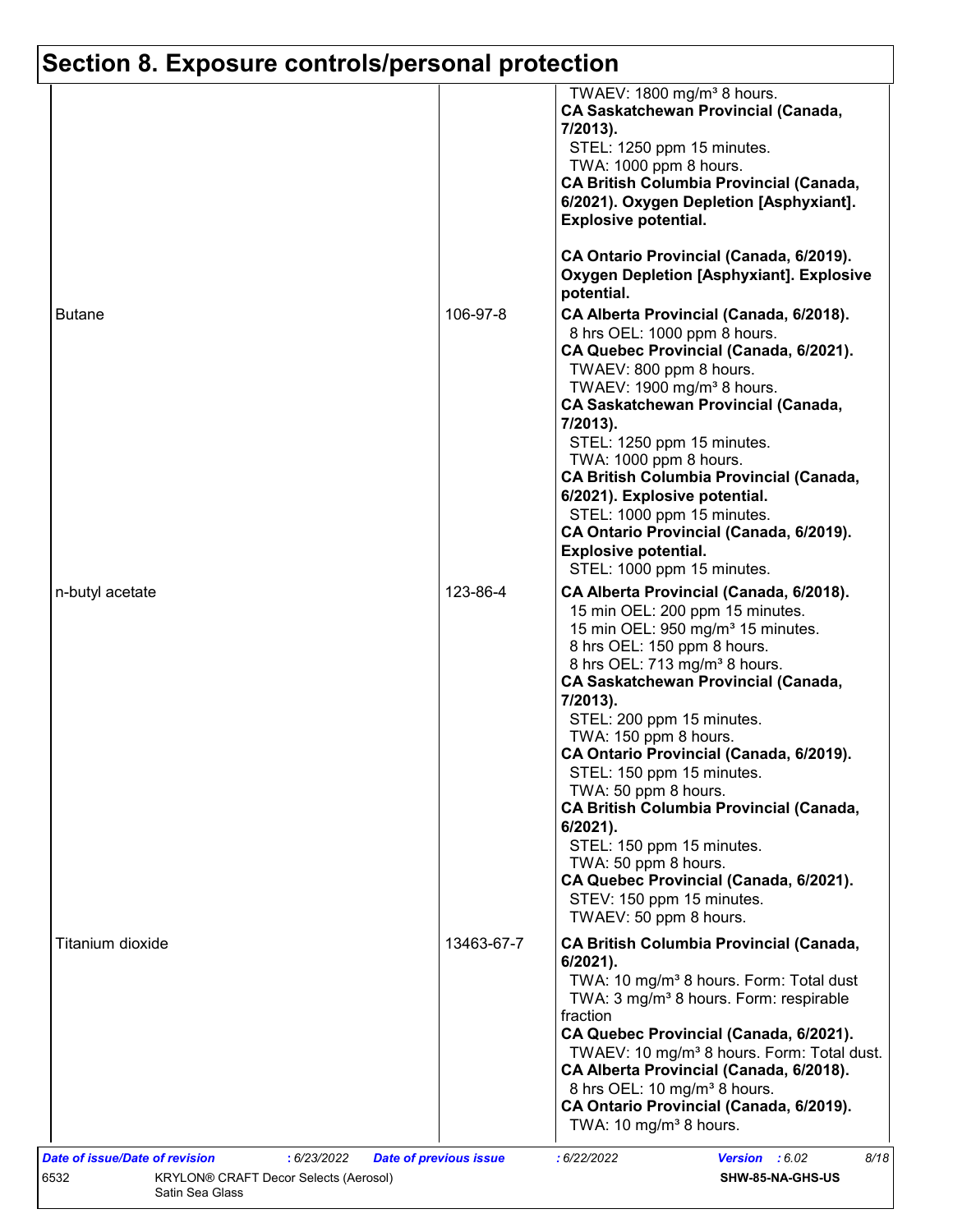# **Section 8. Exposure controls/personal protection**

|                            |            | <b>CA Saskatchewan Provincial (Canada,</b><br>7/2013).<br>STEL: 20 mg/m <sup>3</sup> 15 minutes.<br>TWA: 10 mg/m <sup>3</sup> 8 hours.                                                                                                                                                                                                                                                                                                                                                                                                                                                                            |
|----------------------------|------------|-------------------------------------------------------------------------------------------------------------------------------------------------------------------------------------------------------------------------------------------------------------------------------------------------------------------------------------------------------------------------------------------------------------------------------------------------------------------------------------------------------------------------------------------------------------------------------------------------------------------|
| 2-Propoxyethanol           | 2807-30-9  | CA Ontario Provincial (Canada, 6/2019).<br>Absorbed through skin.<br>TWA: 110 mg/m <sup>3</sup> 8 hours.<br>TWA: 25 ppm 8 hours.                                                                                                                                                                                                                                                                                                                                                                                                                                                                                  |
| Zirconium 2-Ethylhexanoate | 22464-99-9 | CA Alberta Provincial (Canada, 6/2018).<br>8 hrs OEL: 5 mg/m <sup>3</sup> , (as Zr) 8 hours.<br>15 min OEL: 10 mg/m <sup>3</sup> , (as Zr) 15 minutes.<br><b>CA British Columbia Provincial (Canada,</b><br>6/2021).<br>TWA: $5 \text{ mg/m}^3$ , (as Zr) 8 hours.<br>STEL: 10 mg/m <sup>3</sup> , (as Zr) 15 minutes.<br>CA Quebec Provincial (Canada, 6/2021).<br>TWAEV: $5 \text{ mg/m}^3$ , (as Zr) 8 hours.<br>STEV: 10 mg/m <sup>3</sup> , (as Zr) 15 minutes.<br>CA Ontario Provincial (Canada, 6/2019).<br>STEL: 10 mg/m <sup>3</sup> , (as Zr) 15 minutes.<br>TWA: $5 \text{ mg/m}^3$ , (as Zr) 8 hours. |
| Methyl Ethyl Ketoxime      | 96-29-7    | OARS WEEL (United States, 1/2021). Skin<br>sensitizer.<br>TWA: 10 ppm 8 hours.                                                                                                                                                                                                                                                                                                                                                                                                                                                                                                                                    |
| Cobalt 2-Ethylhexanoate    | 136-52-7   | <b>CA British Columbia Provincial (Canada,</b><br>6/2021). Skin sensitizer. Inhalation<br>sensitizer.<br>TWA: 0.02 mg/m <sup>3</sup> , (as Co, Total) 8 hours.<br>CA Quebec Provincial (Canada, 6/2021).<br>Skin sensitizer.<br>TWAEV: $0.02$ mg/m <sup>3</sup> , (as Co) 8 hours.<br>CA Ontario Provincial (Canada, 6/2019).<br>TWA: 0.02 mg/m <sup>3</sup> , (as Co) 8 hours.<br><b>CA Saskatchewan Provincial (Canada,</b><br>7/2013).<br>STEL: 0.06 mg/m <sup>3</sup> , (measured as Co) 15<br>minutes.<br>TWA: $0.02$ mg/m <sup>3</sup> , (measured as Co) 8<br>hours.                                       |

#### **Occupational exposure limits (Mexico)**

|                                                                                            | CAS#<br><b>Exposure limits</b> |                                                                                                                                       |  |  |
|--------------------------------------------------------------------------------------------|--------------------------------|---------------------------------------------------------------------------------------------------------------------------------------|--|--|
| Acetone                                                                                    | 67-64-1                        | NOM-010-STPS-2014 (Mexico, 4/2016).<br>TWA: 500 ppm 8 hours.<br>STEL: 750 ppm 15 minutes.                                             |  |  |
| Propane                                                                                    | 74-98-6                        | NOM-010-STPS-2014 (Mexico, 4/2016).<br>TWA: 1000 ppm 8 hours.                                                                         |  |  |
| 106-97-8<br>NOM-010-STPS-2014 (Mexico, 4/2016).<br><b>Butane</b><br>TWA: 1000 ppm 8 hours. |                                |                                                                                                                                       |  |  |
| n-Butyl Acetate                                                                            | 123-86-4                       | NOM-010-STPS-2014 (Mexico, 4/2016).<br>TWA: 150 ppm 8 hours.<br>STEL: 200 ppm 15 minutes.                                             |  |  |
| Zirconium 2-Ethylhexanoate                                                                 | 22464-99-9                     | NOM-010-STPS-2014 (Mexico, 4/2016).<br>TWA: $5 \text{ mg/m}^3$ , (as Zr) 8 hours.<br>STEL: 10 mg/m <sup>3</sup> , (as Zr) 15 minutes. |  |  |
| Cobalt 2-Ethylhexanoate                                                                    | 136-52-7                       | NOM-010-STPS-2014 (Mexico, 4/2016).                                                                                                   |  |  |
| Date of issue/Date of revision<br>: 6/23/2022                                              | <b>Date of previous issue</b>  | 9/18<br>Version : 6.02<br>:6/22/2022                                                                                                  |  |  |
| 6532<br><b>KRYLON® CRAFT Decor Selects (Aerosol)</b><br>Satin Sea Glass                    |                                | SHW-85-NA-GHS-US                                                                                                                      |  |  |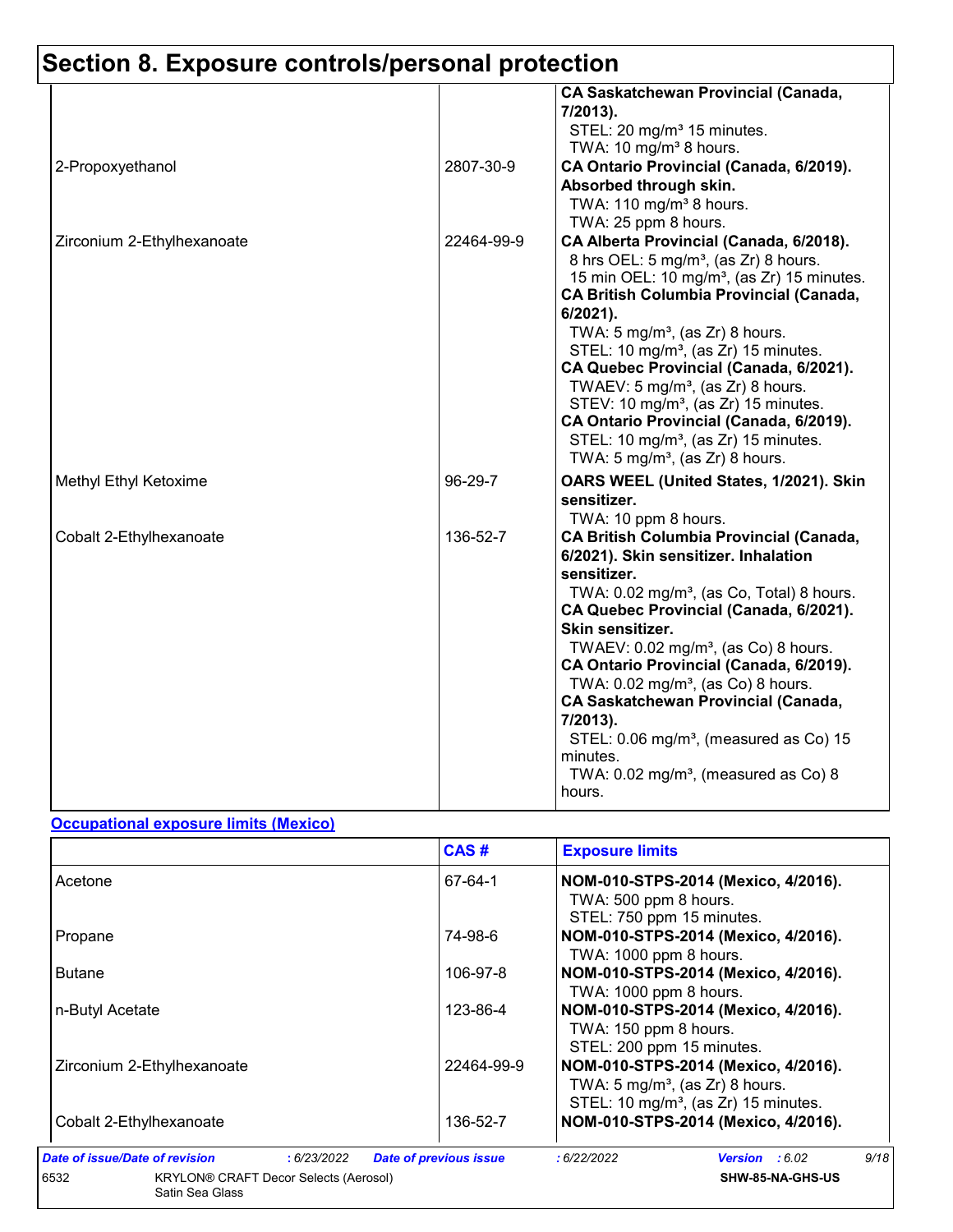# **Section 8. Exposure controls/personal protection** TWA: 0.02 mg/m<sup>3</sup>, (as Co) 8 hours.

| <b>Appropriate engineering</b>                   | : Use only with adequate ventilation. Use process enclosures, local exhaust ventilation or                                                                                                                                                                                                                                                                                                                                                                                                                                                                                                                             |  |
|--------------------------------------------------|------------------------------------------------------------------------------------------------------------------------------------------------------------------------------------------------------------------------------------------------------------------------------------------------------------------------------------------------------------------------------------------------------------------------------------------------------------------------------------------------------------------------------------------------------------------------------------------------------------------------|--|
| <b>controls</b>                                  | other engineering controls to keep worker exposure to airborne contaminants below any<br>recommended or statutory limits. The engineering controls also need to keep gas,<br>vapor or dust concentrations below any lower explosive limits. Use explosion-proof<br>ventilation equipment.                                                                                                                                                                                                                                                                                                                              |  |
| <b>Environmental exposure</b><br><b>controls</b> | : Emissions from ventilation or work process equipment should be checked to ensure<br>they comply with the requirements of environmental protection legislation. In some<br>cases, fume scrubbers, filters or engineering modifications to the process equipment<br>will be necessary to reduce emissions to acceptable levels.                                                                                                                                                                                                                                                                                        |  |
| <b>Individual protection measures</b>            |                                                                                                                                                                                                                                                                                                                                                                                                                                                                                                                                                                                                                        |  |
| <b>Hygiene measures</b>                          | : Wash hands, forearms and face thoroughly after handling chemical products, before<br>eating, smoking and using the lavatory and at the end of the working period.<br>Appropriate techniques should be used to remove potentially contaminated clothing.<br>Contaminated work clothing should not be allowed out of the workplace. Wash<br>contaminated clothing before reusing. Ensure that eyewash stations and safety<br>showers are close to the workstation location.                                                                                                                                            |  |
| <b>Eye/face protection</b>                       | Safety eyewear complying with an approved standard should be used when a risk<br>assessment indicates this is necessary to avoid exposure to liquid splashes, mists,<br>gases or dusts. If contact is possible, the following protection should be worn, unless<br>the assessment indicates a higher degree of protection: chemical splash goggles.                                                                                                                                                                                                                                                                    |  |
| <b>Skin protection</b>                           |                                                                                                                                                                                                                                                                                                                                                                                                                                                                                                                                                                                                                        |  |
| <b>Hand protection</b>                           | : Chemical-resistant, impervious gloves complying with an approved standard should be<br>worn at all times when handling chemical products if a risk assessment indicates this is<br>necessary. Considering the parameters specified by the glove manufacturer, check<br>during use that the gloves are still retaining their protective properties. It should be<br>noted that the time to breakthrough for any glove material may be different for different<br>glove manufacturers. In the case of mixtures, consisting of several substances, the<br>protection time of the gloves cannot be accurately estimated. |  |
| <b>Body protection</b>                           | : Personal protective equipment for the body should be selected based on the task being<br>performed and the risks involved and should be approved by a specialist before<br>handling this product. When there is a risk of ignition from static electricity, wear anti-<br>static protective clothing. For the greatest protection from static discharges, clothing<br>should include anti-static overalls, boots and gloves.                                                                                                                                                                                         |  |
| <b>Other skin protection</b>                     | : Appropriate footwear and any additional skin protection measures should be selected<br>based on the task being performed and the risks involved and should be approved by a<br>specialist before handling this product.                                                                                                                                                                                                                                                                                                                                                                                              |  |
| <b>Respiratory protection</b>                    | Based on the hazard and potential for exposure, select a respirator that meets the<br>appropriate standard or certification. Respirators must be used according to a<br>respiratory protection program to ensure proper fitting, training, and other important<br>aspects of use.                                                                                                                                                                                                                                                                                                                                      |  |

# **Section 9. Physical and chemical properties**

The conditions of measurement of all properties are at standard temperature and pressure unless otherwise indicated.

| <b>Appearance</b>                   |                   |
|-------------------------------------|-------------------|
| <b>Physical state</b>               | $:$ Liquid.       |
| <b>Color</b>                        | : Not available.  |
| Odor                                | : Not available.  |
| <b>Odor threshold</b>               | : Not available.  |
| рH                                  | : Not applicable. |
| <b>Melting point/freezing point</b> | : Not available.  |

| Date of issue/Date of revision                                          |  | : 6/23/2022 | <b>Date of previous issue</b> | : 6/22/2022 | <b>Version</b> : 6.02   |  | 10/18 |
|-------------------------------------------------------------------------|--|-------------|-------------------------------|-------------|-------------------------|--|-------|
| 6532<br><b>KRYLON® CRAFT Decor Selects (Aerosol)</b><br>Satin Sea Glass |  |             |                               |             | <b>SHW-85-NA-GHS-US</b> |  |       |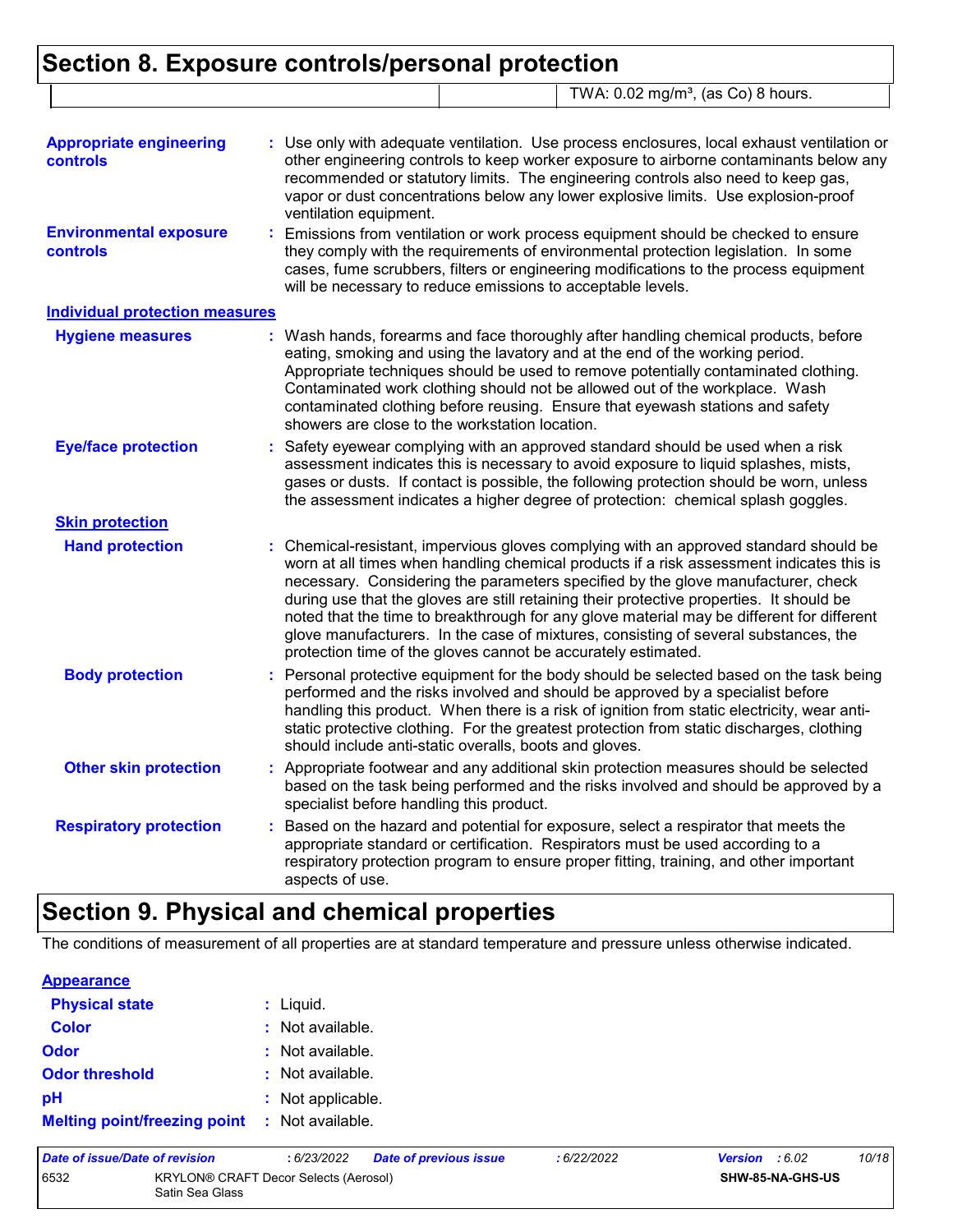# **Section 9. Physical and chemical properties**

| <b>Boiling point, initial boiling</b><br>point, and boiling range | : Not available.                                               |
|-------------------------------------------------------------------|----------------------------------------------------------------|
| <b>Flash point</b>                                                | : Closed cup: -29°C (-20.2°F) [Pensky-Martens Closed Cup]      |
| <b>Evaporation rate</b>                                           | $\therefore$ 5.6 (butyl acetate = 1)                           |
| <b>Flammability</b>                                               | : Not available.                                               |
| Lower and upper explosion<br>limit/flammability limit             | : Lower: $1.26%$<br>Upper: 15.8%                               |
| <b>Vapor pressure</b>                                             | : $101.3$ kPa (760 mm Hg)                                      |
| <b>Relative vapor density</b>                                     | : $1.55$ [Air = 1]                                             |
| <b>Relative density</b>                                           | : 0.77                                                         |
| <b>Solubility</b>                                                 | : Not available.                                               |
| <b>Partition coefficient: n-</b><br>octanol/water                 | : Not applicable.                                              |
| <b>Auto-ignition temperature</b>                                  | : Not available.                                               |
| <b>Decomposition temperature</b>                                  | : Not available.                                               |
| <b>Viscosity</b>                                                  | Kinematic (40°C (104°F)): <20.5 mm <sup>2</sup> /s (<20.5 cSt) |
| <b>Molecular weight</b>                                           | Not applicable.                                                |
| <b>Aerosol product</b>                                            |                                                                |
| <b>Type of aerosol</b>                                            | : Spray                                                        |
| <b>Heat of combustion</b>                                         | : $26.995$ kJ/g                                                |

# **Section 10. Stability and reactivity**

| <b>Reactivity</b>                                   | : No specific test data related to reactivity available for this product or its ingredients.              |
|-----------------------------------------------------|-----------------------------------------------------------------------------------------------------------|
| <b>Chemical stability</b>                           | : The product is stable.                                                                                  |
| <b>Possibility of hazardous</b><br><b>reactions</b> | : Under normal conditions of storage and use, hazardous reactions will not occur.                         |
| <b>Conditions to avoid</b>                          | : Avoid all possible sources of ignition (spark or flame).                                                |
| <b>Incompatible materials</b>                       | : No specific data.                                                                                       |
| <b>Hazardous decomposition</b><br>products          | : Under normal conditions of storage and use, hazardous decomposition products should<br>not be produced. |

# **Section 11. Toxicological information**

### **Information on toxicological effects**

**Acute toxicity**

| <b>Product/ingredient name</b> | <b>Result</b>                                | <b>Species</b> | <b>Dose</b>              | <b>Exposure</b>                  |
|--------------------------------|----------------------------------------------|----------------|--------------------------|----------------------------------|
| Acetone                        | LD50 Oral                                    | Rat            | 5800 mg/kg               |                                  |
| <b>Butane</b>                  | <b>LC50 Inhalation Vapor</b>                 | Rat            | 658000 mg/m <sup>3</sup> | 4 hours                          |
| n-Butyl Acetate                | LD50 Dermal                                  | Rabbit         | >17600 mg/kg             | $\blacksquare$                   |
|                                | LD50 Oral                                    | Rat            | 10768 mg/kg              |                                  |
| 2-Propoxyethanol               | LD50 Oral                                    | Rat            | 3089 mg/kg               |                                  |
| Zirconium 2-Ethylhexanoate     | LD50 Dermal                                  | Rabbit         | $>5$ g/kg                |                                  |
|                                | LD50 Oral                                    | Rat            | $>5$ g/kg                |                                  |
| Methyl Ethyl Ketoxime          | LD50 Oral                                    | Rat            | 930 mg/kg                |                                  |
| Date of issue/Date of revision | <b>Date of previous issue</b><br>:6/23/2022  | :6/22/2022     |                          | 11/18<br><b>Version</b> : $6.02$ |
| 6532<br>Satin Sea Glass        | <b>KRYLON® CRAFT Decor Selects (Aerosol)</b> |                |                          | SHW-85-NA-GHS-US                 |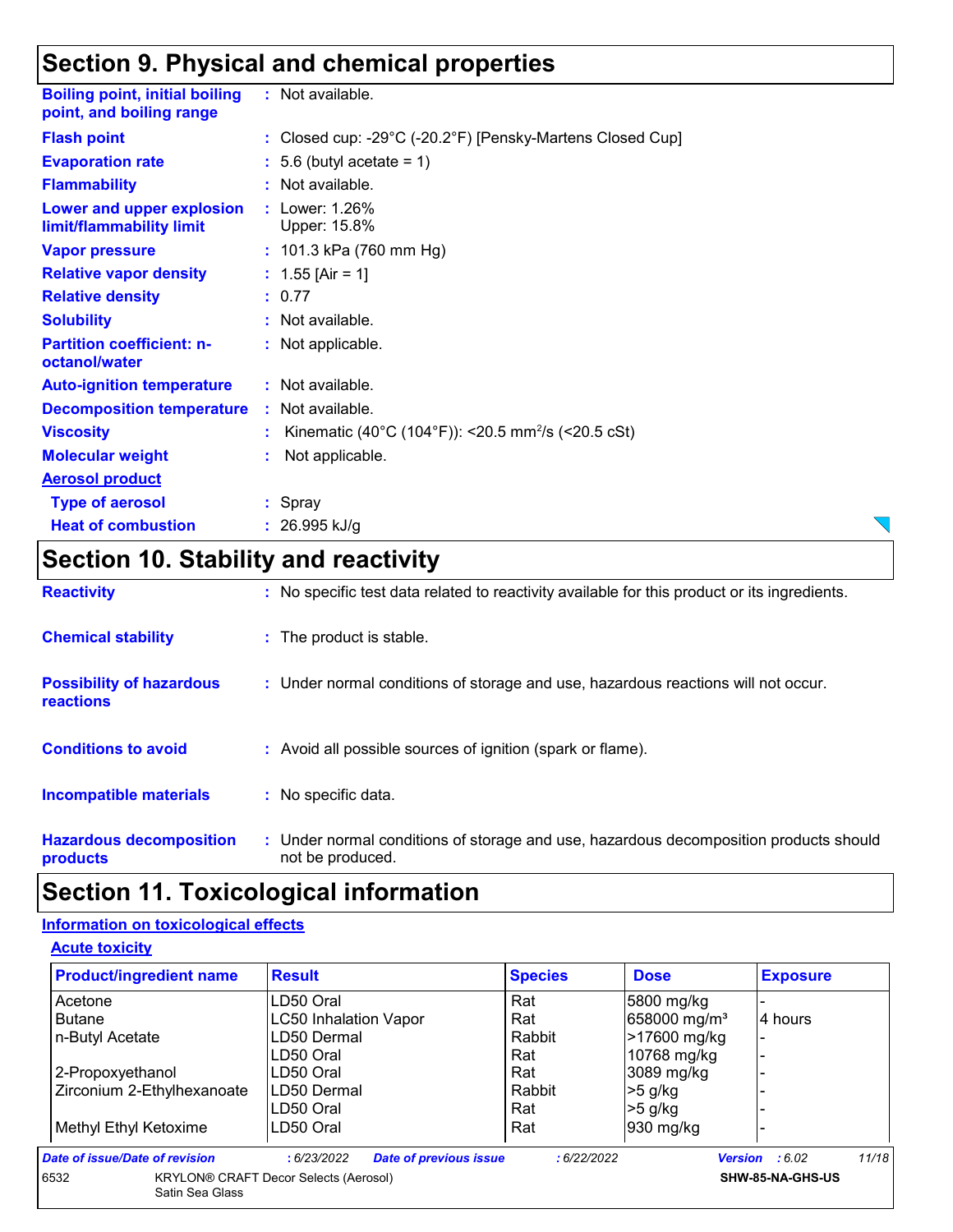| Section 11. Toxicological information |                              |        |                        |          |  |  |  |  |
|---------------------------------------|------------------------------|--------|------------------------|----------|--|--|--|--|
| Light Aromatic Hydrocarbons           | LD50 Oral                    | Rat    | 8400 mg/kg             |          |  |  |  |  |
| <b>Hydrotreated Heavy</b>             | <b>LC50 Inhalation Vapor</b> | Rat    | 8500 mg/m <sup>3</sup> | l4 hours |  |  |  |  |
| Petroleum Naphtha                     |                              |        |                        |          |  |  |  |  |
|                                       | LD50 Oral                    | Rat    | >6 g/kg                |          |  |  |  |  |
| Cobalt 2-Ethylhexanoate               | ILD50 Dermal                 | Rabbit | $>5$ g/kg              |          |  |  |  |  |
|                                       | LD50 Oral                    | Rat    | $1.22$ g/kg            |          |  |  |  |  |
|                                       |                              |        |                        |          |  |  |  |  |

#### **Irritation/Corrosion**

| <b>Product/ingredient name</b> | <b>Result</b>            | <b>Species</b> | <b>Score</b> | <b>Exposure</b>  | <b>Observation</b> |
|--------------------------------|--------------------------|----------------|--------------|------------------|--------------------|
| Acetone                        | Eyes - Mild irritant     | Human          |              | 186300 ppm       |                    |
|                                | Eyes - Mild irritant     | Rabbit         |              | $10$ uL          |                    |
|                                | Eyes - Moderate irritant | Rabbit         |              | 24 hours 20      |                    |
|                                |                          |                |              | mg               |                    |
|                                | Eyes - Severe irritant   | Rabbit         |              | $20 \, mg$       |                    |
|                                | Skin - Mild irritant     | Rabbit         |              | 24 hours 500     |                    |
|                                |                          |                |              | mg               |                    |
|                                | Skin - Mild irritant     | Rabbit         |              | 395 mg           |                    |
| n-Butyl Acetate                | Eyes - Moderate irritant | Rabbit         |              | $100 \text{ mg}$ |                    |
|                                | Skin - Moderate irritant | Rabbit         |              | 24 hours 500     |                    |
|                                |                          |                |              | mg               |                    |
| <b>Titanium Dioxide</b>        | Skin - Mild irritant     | Human          |              | 72 hours 300     |                    |
|                                |                          |                |              | ug I             |                    |
| 2-Propoxyethanol               | Eyes - Severe irritant   | Rabbit         |              | 24 hours 750     |                    |
|                                |                          |                |              | ug               |                    |
|                                | Eyes - Severe irritant   | Rabbit         |              | $100 \text{ mg}$ |                    |
|                                | Skin - Mild irritant     | Guinea pig     |              | 500 mg           |                    |
|                                | Skin - Mild irritant     | Rabbit         |              | 24 hours 500     |                    |
|                                |                          |                |              | mg               |                    |
| Methyl Ethyl Ketoxime          | Eyes - Severe irritant   | Rabbit         |              | 100 uL           |                    |
| Light Aromatic Hydrocarbons    | Eyes - Mild irritant     | Rabbit         |              | 24 hours 100     |                    |
|                                |                          |                |              | uL               |                    |
|                                |                          |                |              |                  |                    |

#### **Sensitization**

Not available.

#### **Mutagenicity**

Not available.

#### **Carcinogenicity**

Not available.

#### **Classification**

| <b>Product/ingredient name</b>                     | <b>OSHA</b>              | <b>IARC</b> | <b>NTP</b>                                       |
|----------------------------------------------------|--------------------------|-------------|--------------------------------------------------|
| <b>Titanium Dioxide</b><br>Cobalt 2-Ethylhexanoate | $\overline{\phantom{0}}$ | 2Β<br>2B    | Reasonably anticipated to be a human carcinogen. |

#### **Reproductive toxicity**

Not available.

#### **Teratogenicity**

Not available.

#### **Specific target organ toxicity (single exposure)**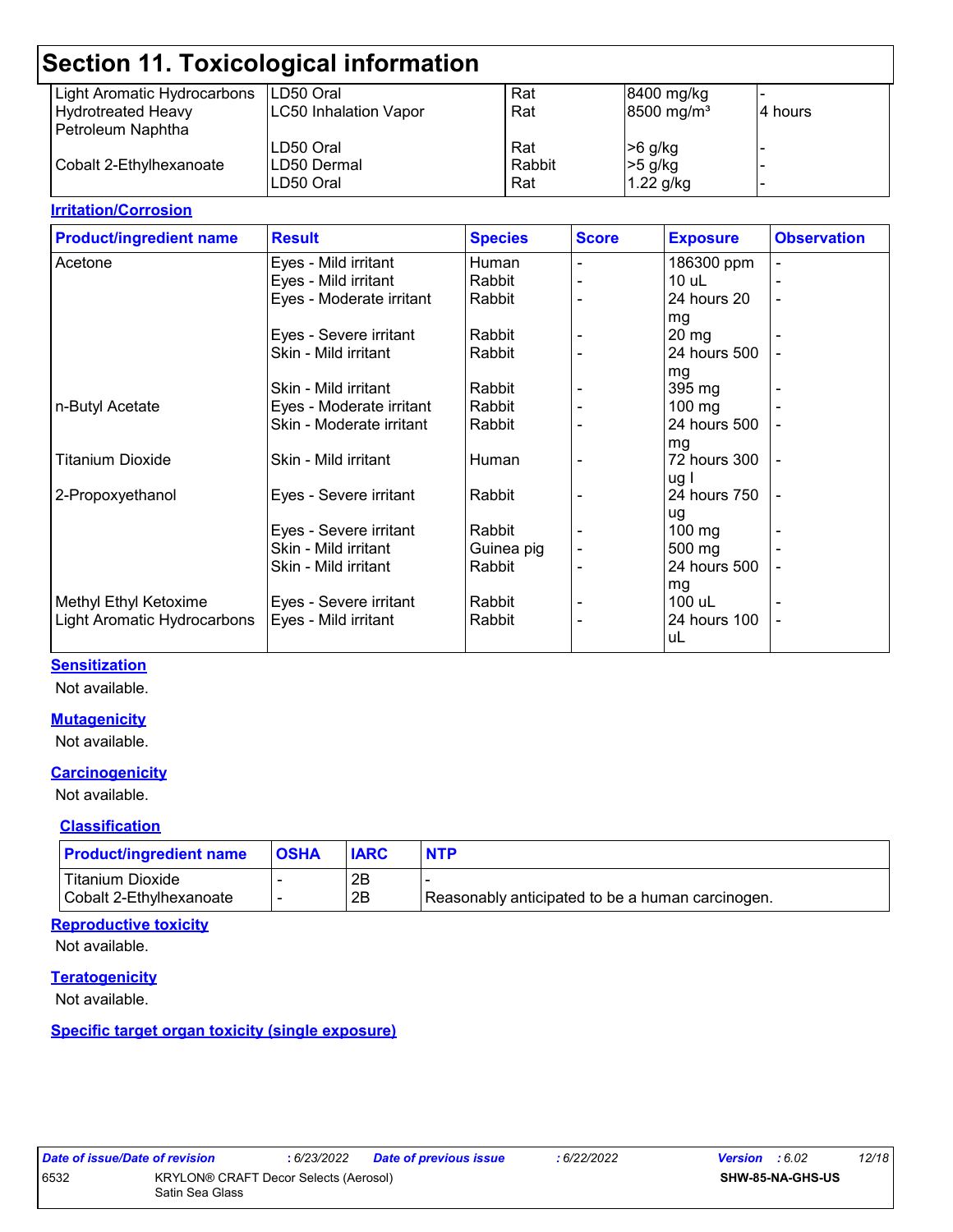# **Section 11. Toxicological information**

| <b>Name</b>                          | <b>Category</b> | <b>Route of</b><br>exposure | <b>Target organs</b>            |
|--------------------------------------|-----------------|-----------------------------|---------------------------------|
| Acetone                              | Category 3      |                             | Respiratory tract<br>irritation |
|                                      | Category 3      |                             | Narcotic effects                |
| Propane                              | Category 3      |                             | Respiratory tract<br>irritation |
|                                      | Category 3      |                             | Narcotic effects                |
| <b>Butane</b>                        | Category 3      |                             | Respiratory tract<br>irritation |
|                                      | Category 3      |                             | Narcotic effects                |
| n-Butyl Acetate                      | Category 3      |                             | Narcotic effects                |
| 2-Propoxyethanol                     | Category 3      |                             | Respiratory tract<br>irritation |
|                                      | Category 3      |                             | Narcotic effects                |
| Methyl Ethyl Ketoxime                | Category 1      |                             | upper respiratory<br>tract      |
|                                      | Category 3      |                             | Narcotic effects                |
| Light Aromatic Hydrocarbons          | Category 3      |                             | Respiratory tract<br>irritation |
|                                      | Category 3      |                             | Narcotic effects                |
| Hydrotreated Heavy Petroleum Naphtha | Category 3      |                             | Respiratory tract<br>irritation |
|                                      | Category 3      |                             | Narcotic effects                |

#### **Specific target organ toxicity (repeated exposure)**

| <b>Name</b>                          | <b>Category</b> | <b>Route of</b><br>exposure | <b>Target organs</b> |
|--------------------------------------|-----------------|-----------------------------|----------------------|
| Acetone                              | Category 2      |                             |                      |
| Propane                              | Category 2      |                             |                      |
| <b>Butane</b>                        | Category 2      |                             |                      |
| 2-Propoxyethanol                     | Category 2      |                             |                      |
| Methyl Ethyl Ketoxime                | Category 2      |                             | blood system         |
| Light Aromatic Hydrocarbons          | Category 2      |                             |                      |
| Hydrotreated Heavy Petroleum Naphtha | Category 2      |                             |                      |

#### **Aspiration hazard**

| <b>Name</b>                          | <b>Result</b>                         |
|--------------------------------------|---------------------------------------|
| Propane                              | <b>ASPIRATION HAZARD - Category 1</b> |
| l Butane                             | <b>ASPIRATION HAZARD - Category 1</b> |
| Light Aromatic Hydrocarbons          | <b>ASPIRATION HAZARD - Category 1</b> |
| Hydrotreated Heavy Petroleum Naphtha | <b>ASPIRATION HAZARD - Category 1</b> |

#### **Information on the likely routes of exposure :** Not available.

| <b>Potential acute health effects</b> |                                                                                                                              |
|---------------------------------------|------------------------------------------------------------------------------------------------------------------------------|
| <b>Eye contact</b>                    | : Causes serious eye irritation.                                                                                             |
| <b>Inhalation</b>                     | : Can cause central nervous system (CNS) depression. May cause drowsiness or<br>dizziness. May cause respiratory irritation. |
| <b>Skin contact</b>                   | : May cause an allergic skin reaction.                                                                                       |
| <b>Ingestion</b>                      | : Can cause central nervous system (CNS) depression. May be fatal if swallowed and<br>enters airways.                        |

#### **Symptoms related to the physical, chemical and toxicological characteristics**

| Date of issue/Date of revision |                                                          | : 6/23/2022 | <b>Date of previous issue</b> | : 6/22/2022 | <b>Version</b> : 6.02 |                         | 13/18 |
|--------------------------------|----------------------------------------------------------|-------------|-------------------------------|-------------|-----------------------|-------------------------|-------|
| 6532                           | KRYLON® CRAFT Decor Selects (Aerosol)<br>Satin Sea Glass |             |                               |             |                       | <b>SHW-85-NA-GHS-US</b> |       |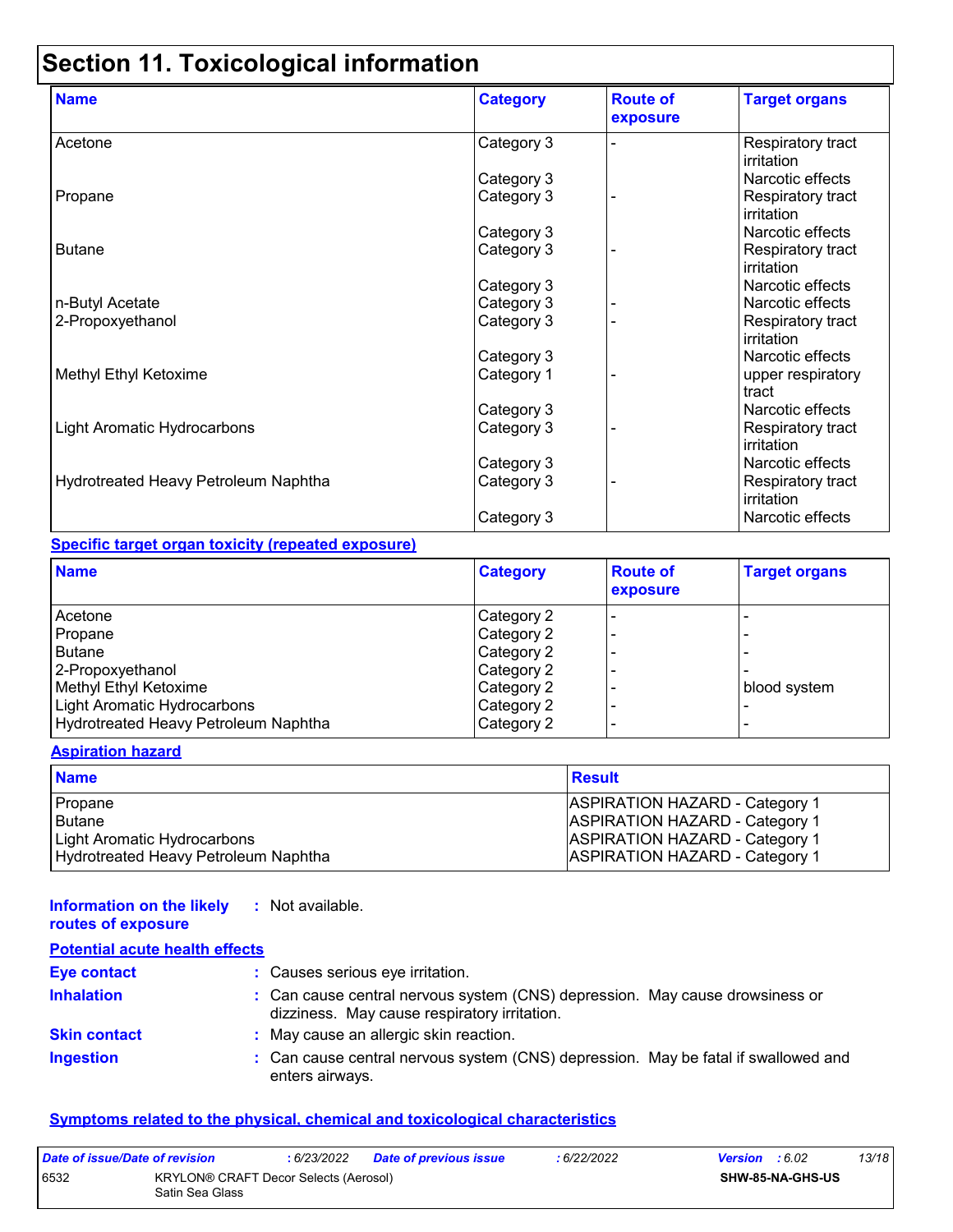# **Section 11. Toxicological information**

| <b>Eye contact</b>  | : Adverse symptoms may include the following:<br>pain or irritation<br>watering<br>redness                                                                                                                                                                              |
|---------------------|-------------------------------------------------------------------------------------------------------------------------------------------------------------------------------------------------------------------------------------------------------------------------|
| <b>Inhalation</b>   | : Adverse symptoms may include the following:<br>respiratory tract irritation<br>coughing<br>nausea or vomiting<br>headache<br>drowsiness/fatigue<br>dizziness/vertigo<br>unconsciousness<br>reduced fetal weight<br>increase in fetal deaths<br>skeletal malformations |
| <b>Skin contact</b> | : Adverse symptoms may include the following:<br>irritation<br>redness<br>reduced fetal weight<br>increase in fetal deaths<br>skeletal malformations                                                                                                                    |
| <b>Ingestion</b>    | : Adverse symptoms may include the following:<br>nausea or vomiting<br>reduced fetal weight<br>increase in fetal deaths<br>skeletal malformations                                                                                                                       |

|                                                   | Delayed and immediate effects and also chronic effects from short and long term exposure                                                                                       |
|---------------------------------------------------|--------------------------------------------------------------------------------------------------------------------------------------------------------------------------------|
| <b>Short term exposure</b>                        |                                                                                                                                                                                |
| <b>Potential immediate</b><br>effects             | $:$ Not available.                                                                                                                                                             |
| <b>Potential delayed effects</b>                  | : Not available.                                                                                                                                                               |
| <b>Long term exposure</b>                         |                                                                                                                                                                                |
| <b>Potential immediate</b><br><b>effects</b>      | $:$ Not available.                                                                                                                                                             |
| <b>Potential delayed effects : Not available.</b> |                                                                                                                                                                                |
| <b>Potential chronic health effects</b>           |                                                                                                                                                                                |
| Not available.                                    |                                                                                                                                                                                |
| <b>General</b>                                    | : May cause damage to organs through prolonged or repeated exposure. Once<br>sensitized, a severe allergic reaction may occur when subsequently exposed to very low<br>levels. |
| <b>Carcinogenicity</b>                            | : Suspected of causing cancer. Risk of cancer depends on duration and level of<br>exposure.                                                                                    |
| <b>Mutagenicity</b>                               | : No known significant effects or critical hazards.                                                                                                                            |
| <b>Teratogenicity</b>                             | : Suspected of damaging the unborn child.                                                                                                                                      |
| <b>Developmental effects</b>                      | : No known significant effects or critical hazards.                                                                                                                            |
| <b>Fertility effects</b>                          | : May damage fertility.                                                                                                                                                        |

**Numerical measures of toxicity Acute toxicity estimates**

| ate of Issue/Date of I |    |
|------------------------|----|
| i32                    | ΚF |
|                        | ິ  |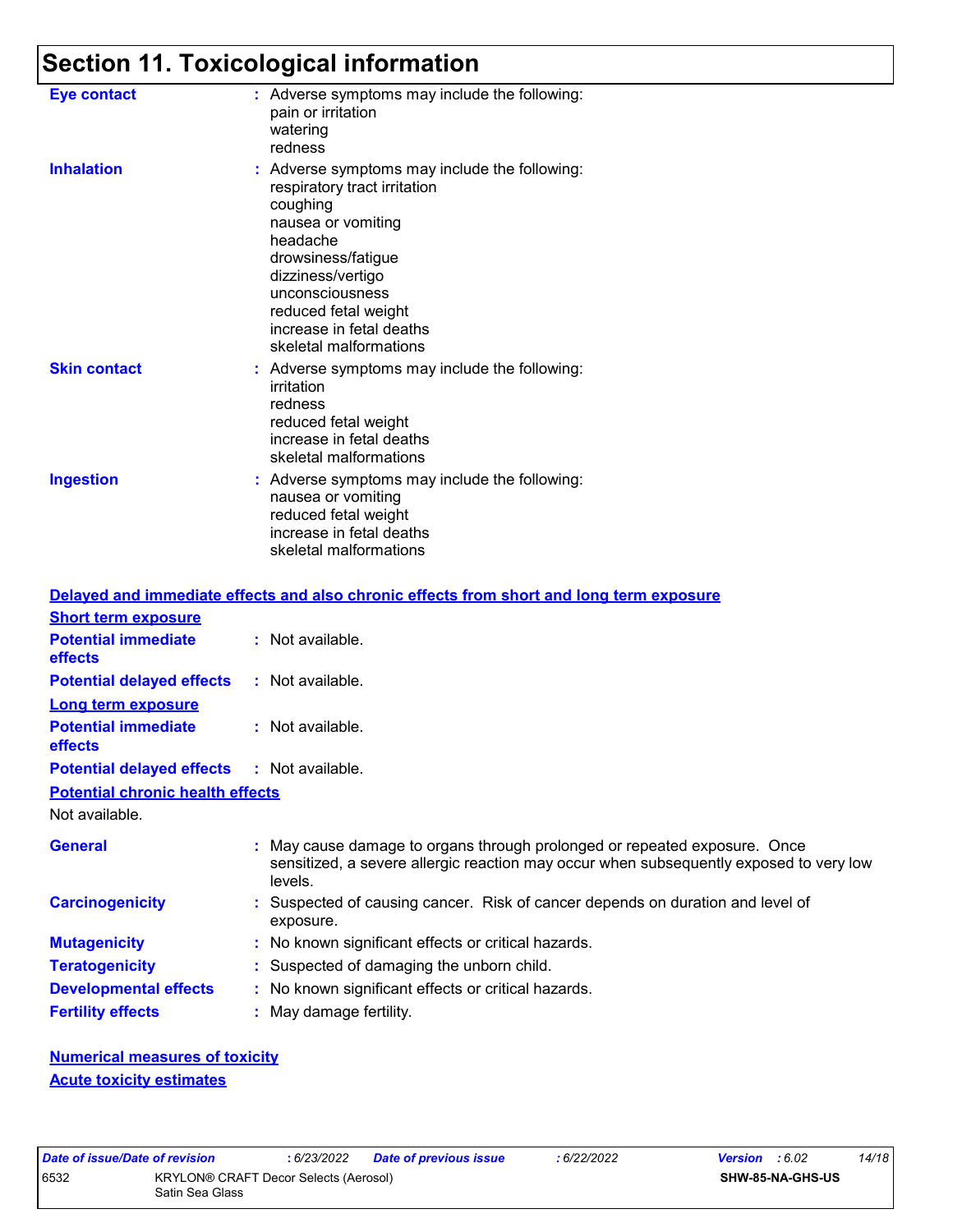# **Section 11. Toxicological information**

| <b>Route</b> | <b>ATE value</b> |
|--------------|------------------|
| Oral         | 90886.88 mg/kg   |
| Dermal       | 32365.03 mg/kg   |

# **Section 12. Ecological information**

| <b>Toxicity</b>                |                                       |                                                |                 |  |
|--------------------------------|---------------------------------------|------------------------------------------------|-----------------|--|
| <b>Product/ingredient name</b> | <b>Result</b>                         | <b>Species</b>                                 | <b>Exposure</b> |  |
| Acetone                        | Acute EC50 7200000 µg/l Fresh water   | Algae - Selenastrum sp.                        | 96 hours        |  |
|                                | Acute LC50 4.42589 ml/L Marine water  | l Crustaceans - Acartia tonsa -<br>l Copepodid | 48 hours        |  |
|                                | Acute LC50 7460000 µg/l Fresh water   | Daphnia - Daphnia cucullata                    | 48 hours        |  |
|                                | Acute LC50 5600 ppm Fresh water       | Fish - Poecilia reticulata                     | 96 hours        |  |
|                                | Chronic NOEC 4.95 mg/l Marine water   | Algae - Ulva pertusa                           | 96 hours        |  |
|                                | Chronic NOEC 0.016 ml/L Fresh water   | Crustaceans - Daphniidae                       | 21 days         |  |
|                                | Chronic NOEC 0.1 ml/L Fresh water     | Daphnia - Daphnia magna -<br>l Neonate         | 21 days         |  |
|                                | Chronic NOEC 5 µg/l Marine water      | Fish - Gasterosteus aculeatus -<br>Larvae      | 42 days         |  |
| n-Butyl Acetate                | Acute LC50 32 mg/l Marine water       | Crustaceans - Artemia salina                   | 48 hours        |  |
|                                | Acute LC50 18000 µg/l Fresh water     | Fish - Pimephales promelas                     | 96 hours        |  |
| <b>Titanium Dioxide</b>        | Acute LC50 >1000000 µg/l Marine water | Fish - Fundulus heteroclitus                   | 96 hours        |  |
| Methyl Ethyl Ketoxime          | Acute LC50 843000 µg/l Fresh water    | Fish - Pimephales promelas                     | 96 hours        |  |

#### **Persistence and degradability**

| <b>Product/ingredient name</b> | <b>Aquatic half-life</b> | <b>Photolysis</b> | <b>Biodegradability</b> |
|--------------------------------|--------------------------|-------------------|-------------------------|
| Acetone                        |                          |                   | Readily                 |
| In-Butyl Acetate               |                          |                   | Readily                 |
| Light Aromatic Hydrocarbons    |                          |                   | Readily                 |

#### **Bioaccumulative potential**

| <b>Product/ingredient name</b> | $LogP_{ow}$ | <b>BCF</b>   | <b>Potential</b> |
|--------------------------------|-------------|--------------|------------------|
| Zirconium 2-Ethylhexanoate     |             | 2.96         | low              |
| Methyl Ethyl Ketoxime          |             | $2.5$ to 5.8 | low              |
| Light Aromatic Hydrocarbons    |             | 10 to 2500   | high             |
| <b>Hydrotreated Heavy</b>      |             | 10 to 2500   | high             |
| Petroleum Naphtha              |             |              |                  |
| Cobalt 2-Ethylhexanoate        |             | 15600        | high             |

#### **Mobility in soil**

**Soil/water partition coefficient (KOC) :** Not available.

**Other adverse effects** : No known significant effects or critical hazards.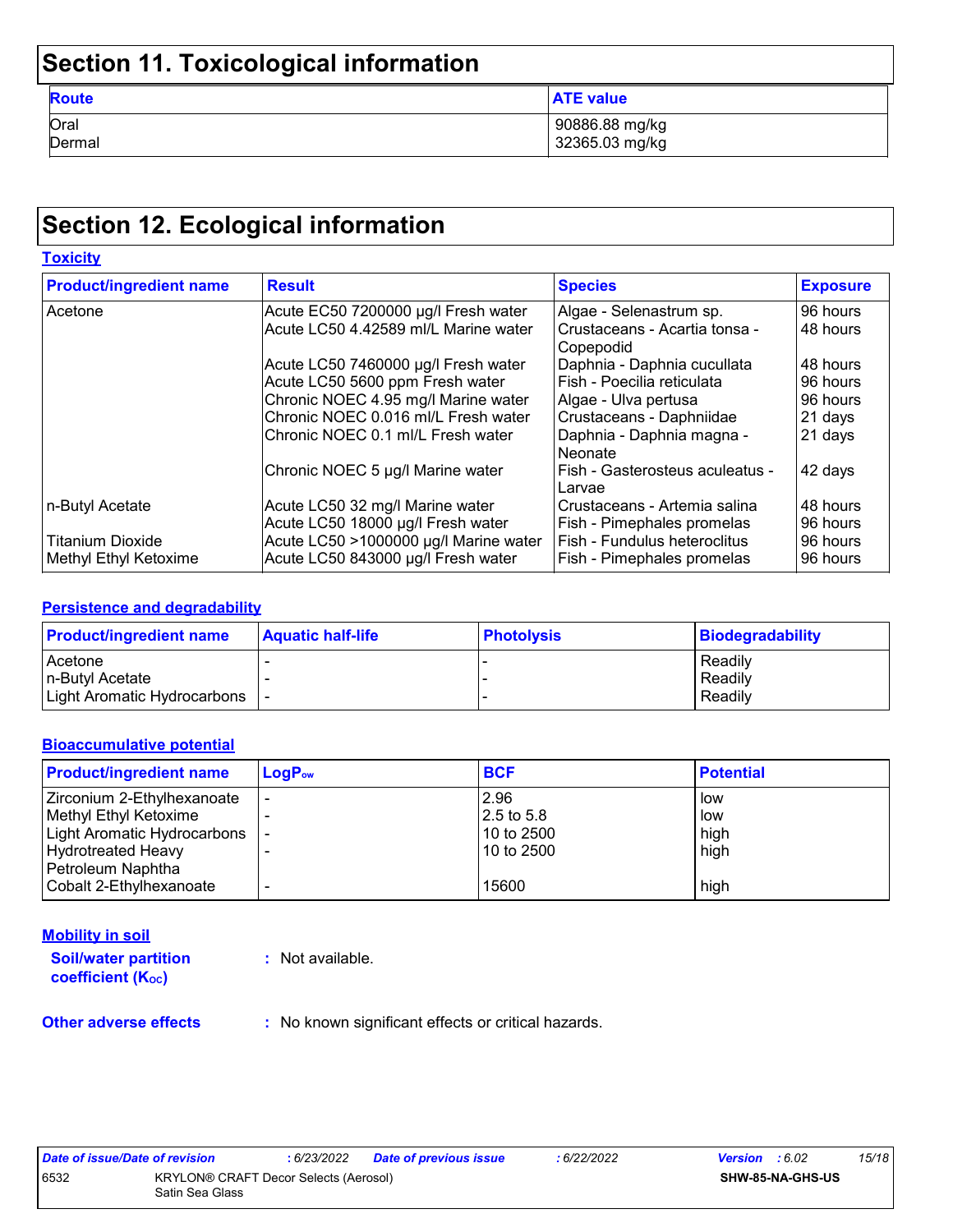# **Section 13. Disposal considerations**

#### **Disposal methods :**

The generation of waste should be avoided or minimized wherever possible. Disposal of this product, solutions and any by-products should at all times comply with the requirements of environmental protection and waste disposal legislation and any regional local authority requirements. Dispose of surplus and non-recyclable products via a licensed waste disposal contractor. Waste should not be disposed of untreated to the sewer unless fully compliant with the requirements of all authorities with jurisdiction. Waste packaging should be recycled. Incineration or landfill should only be considered when recycling is not feasible. This material and its container must be disposed of in a safe way. Empty containers or liners may retain some product residues. Do not puncture or incinerate container.

# **Section 14. Transport information**

6532 KRYLON® CRAFT Decor Selects (Aerosol) Satin Sea Glass

|                                                                             | <b>DOT</b><br><b>Classification</b>                                                                             | <b>TDG</b><br><b>Classification</b>                                                                                                                                                                                                                                                                                                                                                                                                                                                                                                                                                                                                                                                 | <b>Mexico</b><br><b>Classification</b>                                                                          | <b>IATA</b>                                                                                                     | <b>IMDG</b>                                                                                                     |
|-----------------------------------------------------------------------------|-----------------------------------------------------------------------------------------------------------------|-------------------------------------------------------------------------------------------------------------------------------------------------------------------------------------------------------------------------------------------------------------------------------------------------------------------------------------------------------------------------------------------------------------------------------------------------------------------------------------------------------------------------------------------------------------------------------------------------------------------------------------------------------------------------------------|-----------------------------------------------------------------------------------------------------------------|-----------------------------------------------------------------------------------------------------------------|-----------------------------------------------------------------------------------------------------------------|
| <b>UN number</b>                                                            | <b>UN1950</b>                                                                                                   | <b>UN1950</b>                                                                                                                                                                                                                                                                                                                                                                                                                                                                                                                                                                                                                                                                       | <b>UN1950</b>                                                                                                   | <b>UN1950</b>                                                                                                   | <b>UN1950</b>                                                                                                   |
| <b>UN proper</b><br>shipping name                                           | <b>AEROSOLS</b>                                                                                                 | <b>AEROSOLS</b>                                                                                                                                                                                                                                                                                                                                                                                                                                                                                                                                                                                                                                                                     | <b>AEROSOLS</b>                                                                                                 | AEROSOLS,<br>flammable                                                                                          | <b>AEROSOLS</b>                                                                                                 |
| <b>Transport</b><br>hazard class(es)                                        | 2.1                                                                                                             | 2.1                                                                                                                                                                                                                                                                                                                                                                                                                                                                                                                                                                                                                                                                                 | 2.1                                                                                                             | 2.1                                                                                                             | 2.1                                                                                                             |
| <b>Packing group</b>                                                        |                                                                                                                 |                                                                                                                                                                                                                                                                                                                                                                                                                                                                                                                                                                                                                                                                                     |                                                                                                                 |                                                                                                                 |                                                                                                                 |
| <b>Environmental</b><br>hazards                                             | No.                                                                                                             | No.                                                                                                                                                                                                                                                                                                                                                                                                                                                                                                                                                                                                                                                                                 | No.                                                                                                             | No.                                                                                                             | No.                                                                                                             |
| <b>Additional</b><br>information                                            | Dependent upon<br>container size, this<br>product may ship under<br>the Limited Quantity<br>shipping exception. | Product classified<br>as per the<br>following sections<br>of the<br>Transportation of<br>Dangerous Goods<br>Regulations:<br>2.13-2.17 (Class<br>2).<br>Dependent upon<br>container size, this<br>product may ship under<br>the Limited Quantity<br>shipping exception.                                                                                                                                                                                                                                                                                                                                                                                                              | Dependent upon<br>container size, this<br>product may ship under<br>the Limited Quantity<br>shipping exception. | Dependent upon<br>container size, this<br>product may ship under<br>the Limited Quantity<br>shipping exception. | Dependent upon<br>container size, this<br>product may ship under<br>the Limited Quantity<br>shipping exception. |
| <b>Special precautions for user :</b><br><b>Transport in bulk according</b> | : Not available.                                                                                                | Multi-modal shipping descriptions are provided for informational purposes and do not<br>consider container sizes. The presence of a shipping description for a particular<br>mode of transport (sea, air, etc.), does not indicate that the product is packaged<br>suitably for that mode of transport. All packaging must be reviewed for suitability<br>prior to shipment, and compliance with the applicable regulations is the sole<br>responsibility of the person offering the product for transport. People loading and<br>unloading dangerous goods must be trained on all of the risks deriving from the<br>substances and on all actions in case of emergency situations. |                                                                                                                 |                                                                                                                 |                                                                                                                 |
| to IMO instruments                                                          |                                                                                                                 |                                                                                                                                                                                                                                                                                                                                                                                                                                                                                                                                                                                                                                                                                     |                                                                                                                 |                                                                                                                 |                                                                                                                 |
|                                                                             |                                                                                                                 | <b>Proper shipping name</b>                                                                                                                                                                                                                                                                                                                                                                                                                                                                                                                                                                                                                                                         | : Not available.                                                                                                |                                                                                                                 |                                                                                                                 |

**SHW-85-NA-GHS-US**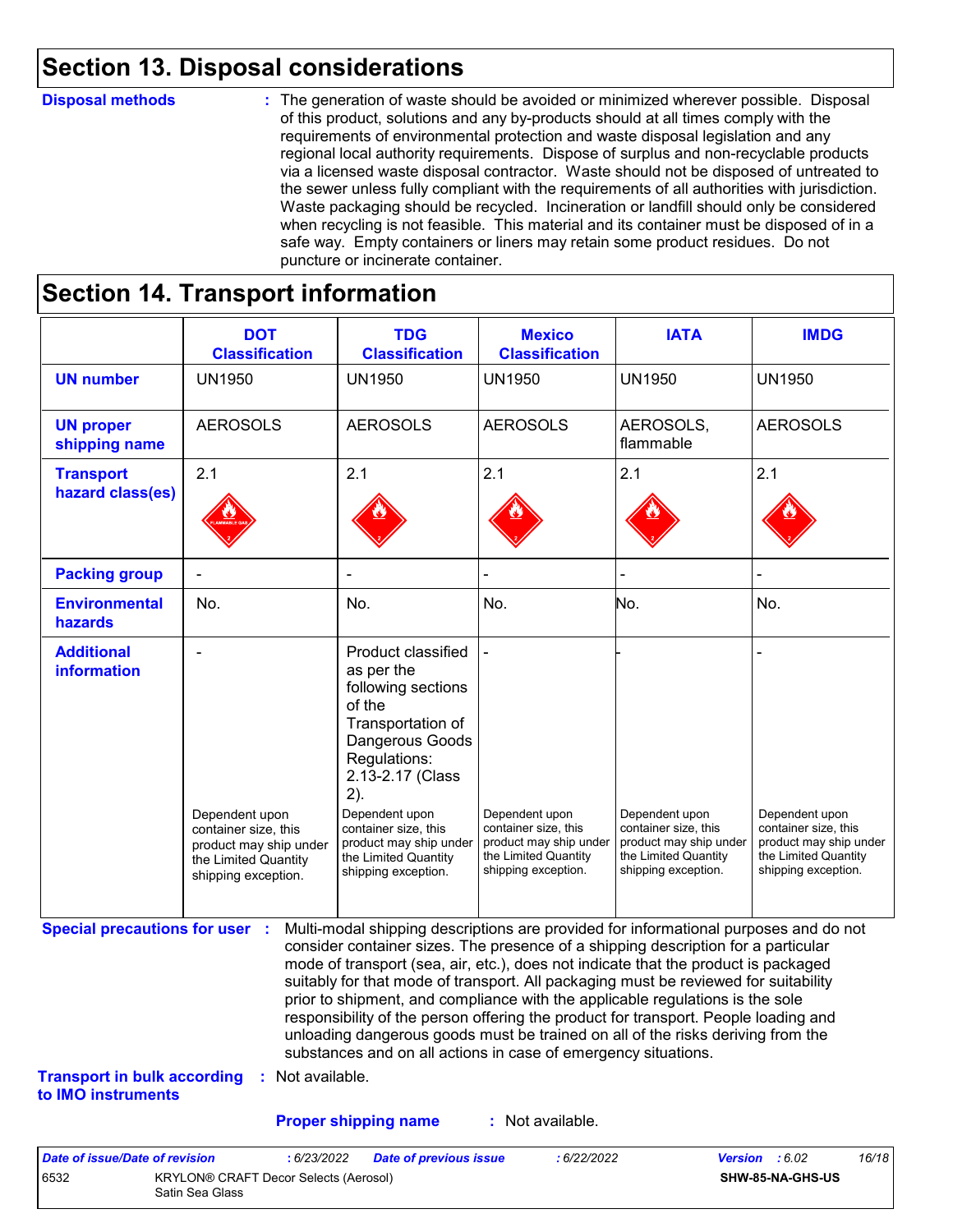# **Section 15. Regulatory information**

#### **SARA 313**

SARA 313 (40 CFR 372.45) supplier notification can be found on the Environmental Data Sheet.

#### **California Prop. 65**

WARNING: This product contains chemicals known to the State of California to cause cancer and birth defects or other reproductive harm.

#### **International regulations**

| <b>International lists</b> | Australia inventory (AllC): Not determined.                  |
|----------------------------|--------------------------------------------------------------|
|                            | China inventory (IECSC): Not determined.                     |
|                            | Japan inventory (CSCL): Not determined.                      |
|                            | Japan inventory (ISHL): Not determined.                      |
|                            | Korea inventory (KECI): Not determined.                      |
|                            | New Zealand Inventory of Chemicals (NZIoC): Not determined.  |
|                            | Philippines inventory (PICCS): Not determined.               |
|                            | Taiwan Chemical Substances Inventory (TCSI): Not determined. |
|                            | Thailand inventory: Not determined.                          |
|                            | Turkey inventory: Not determined.                            |
|                            | Vietnam inventory: Not determined.                           |
|                            |                                                              |

# **Section 16. Other information**

**Hazardous Material Information System (U.S.A.)**



**The customer is responsible for determining the PPE code for this material. For more information on HMIS® Personal Protective Equipment (PPE) codes, consult the HMIS® Implementation Manual.**

**Caution: HMIS® ratings are based on a 0-4 rating scale, with 0 representing minimal hazards or risks, and 4 representing significant hazards or risks. Although HMIS® ratings and the associated label are not required on SDSs or products leaving a facility under 29 CFR 1910.1200, the preparer may choose to provide them. HMIS® ratings are to be used with a fully implemented HMIS® program. HMIS® is a registered trademark and service mark of the American Coatings Association, Inc.**

**Procedure used to derive the classification**

|                                                                                                 | <b>Justification</b> |                               |            |                    |       |
|-------------------------------------------------------------------------------------------------|----------------------|-------------------------------|------------|--------------------|-------|
| FLAMMABLE AEROSOLS - Category 1                                                                 |                      | On basis of test data         |            |                    |       |
| GASES UNDER PRESSURE - Compressed gas                                                           |                      |                               |            | Calculation method |       |
| SERIOUS EYE DAMAGE/ EYE IRRITATION - Category 2A                                                |                      |                               |            | Calculation method |       |
| SKIN SENSITIZATION - Category 1                                                                 |                      |                               |            | Calculation method |       |
| <b>CARCINOGENICITY - Category 2</b>                                                             |                      |                               |            | Calculation method |       |
| TOXIC TO REPRODUCTION - Category 1B                                                             |                      |                               |            | Calculation method |       |
| SPECIFIC TARGET ORGAN TOXICITY (SINGLE EXPOSURE) (Respiratory tract<br>irritation) - Category 3 |                      | Calculation method            |            |                    |       |
| SPECIFIC TARGET ORGAN TOXICITY (SINGLE EXPOSURE) (Narcotic effects) -<br>Category 3             | Calculation method   |                               |            |                    |       |
| SPECIFIC TARGET ORGAN TOXICITY (REPEATED EXPOSURE) - Category 2                                 |                      | Calculation method            |            |                    |       |
| <b>ASPIRATION HAZARD - Category 1</b>                                                           |                      |                               |            | Calculation method |       |
| <b>History</b>                                                                                  |                      |                               |            |                    |       |
| <b>Date of printing</b>                                                                         | : 6/23/2022          |                               |            |                    |       |
| Date of issue/Date of<br>revision                                                               | : 6/23/2022          |                               |            |                    |       |
| Date of previous issue                                                                          | : 6/22/2022          |                               |            |                    |       |
| Date of issue/Date of revision                                                                  | :6/23/2022           | <b>Date of previous issue</b> | :6/22/2022 | Version : 6.02     | 17/18 |